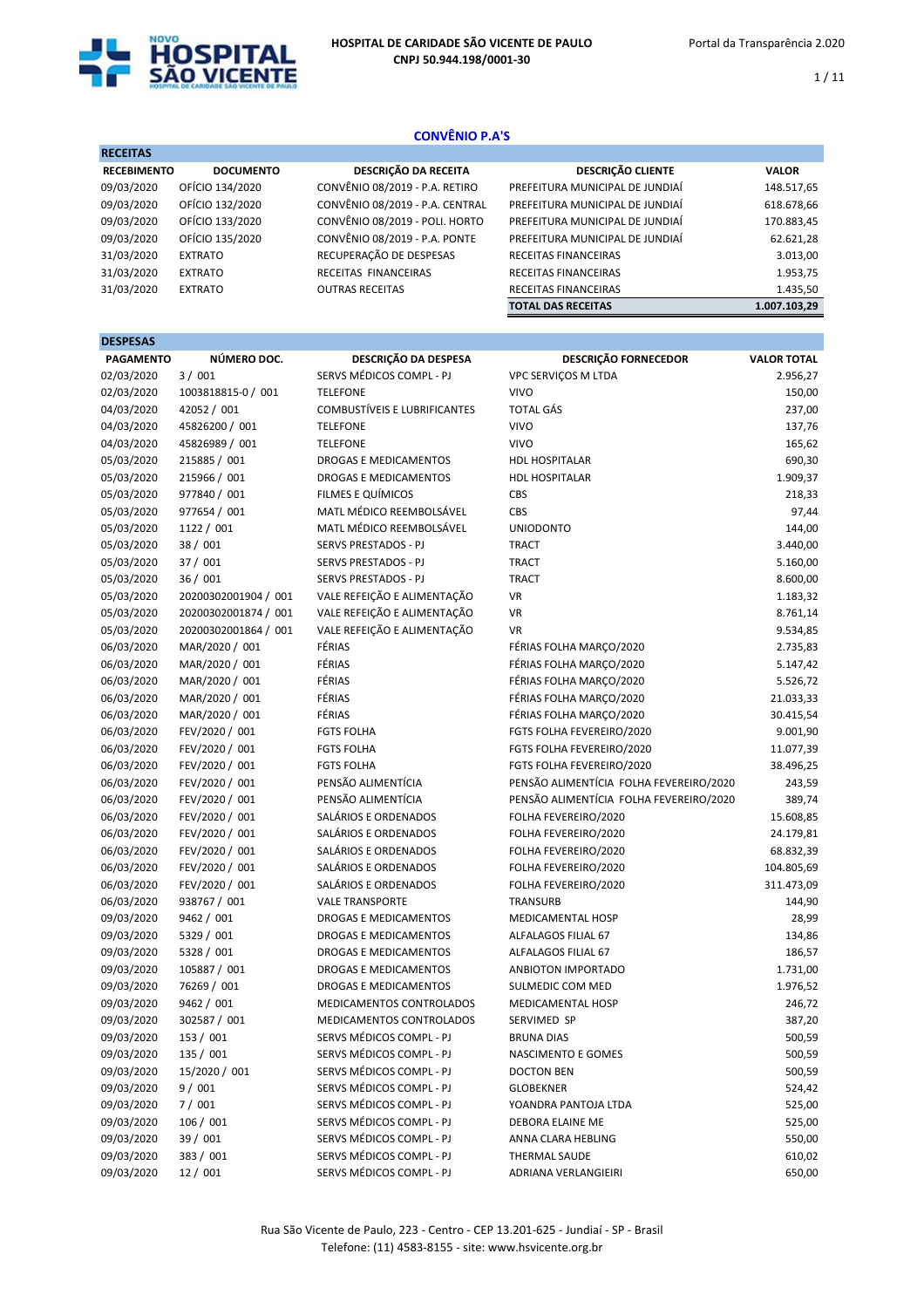

| 09/03/2020 | 179 / 001   | SERVS MÉDICOS COMPL - PJ | C E J SERVCS MÉDICOS        | 985,42    |
|------------|-------------|--------------------------|-----------------------------|-----------|
| 09/03/2020 | 154 / 001   | SERVS MÉDICOS COMPL - PJ | <b>BRUNA DIAS</b>           | 985,42    |
|            |             |                          |                             |           |
| 09/03/2020 | 211 / 001   | SERVS MÉDICOS COMPL - PJ | SOUSA MARQUES               | 985,42    |
| 09/03/2020 | 20023 / 001 | SERVS MÉDICOS COMPL - PJ | LUCAS JULIANO LTA           | 985,43    |
| 09/03/2020 | 20022 / 001 | SERVS MÉDICOS COMPL - PJ | LUCAS JULIANO LTA           | 985,43    |
| 09/03/2020 | 84 / 001    | SERVS MÉDICOS COMPL - PJ | ABREU COSTA                 | 1.050,00  |
| 09/03/2020 | 87 / 001    | SERVS MÉDICOS COMPL - PJ | <b>GUERRA E HUNGRIA</b>     | 1.050,00  |
| 09/03/2020 | 83 / 001    | SERVS MÉDICOS COMPL - PJ | ABREU COSTA                 | 1.050,00  |
| 09/03/2020 | 9/001       | SERVS MÉDICOS COMPL - PJ | YOANDRA PANTOJA LTDA        | 1.050,00  |
| 09/03/2020 | 38 / 001    | SERVS MÉDICOS COMPL - PJ | <b>VICTOR RODRIGUES</b>     | 1.050,00  |
| 09/03/2020 | 382 / 001   | SERVS MÉDICOS COMPL - PJ | THERMAL SAÚDE               | 1.220,05  |
| 09/03/2020 | 134 / 001   | SERVS MÉDICOS COMPL - PJ | NASCIMENTO E GOMES          | 1.478,13  |
| 09/03/2020 | 152 / 001   | SERVS MÉDICOS COMPL - PJ | <b>BRUNA DIAS</b>           | 1.478,13  |
| 09/03/2020 | 34 / 001    | SERVS MÉDICOS COMPL - PJ | <b>VICTOR RODRIGUES</b>     | 1.575,00  |
| 09/03/2020 | 128 / 001   | SERVS MÉDICOS COMPL - PJ | NASCIMENTO E GOMES          | 1.689,30  |
| 09/03/2020 | 130 / 001   | SERVS MÉDICOS COMPL - PJ | NASCIMENTO E GOMES          | 1.689,30  |
| 09/03/2020 | 131 / 001   | SERVS MÉDICOS COMPL - PJ | NASCIMENTO E GOMES          | 1.689,30  |
| 09/03/2020 | 132 / 001   | SERVS MÉDICOS COMPL - PJ | NASCIMENTO E GOMES          | 1.689,30  |
| 09/03/2020 | 52/001      | SERVS MÉDICOS COMPL - PJ | M I SERVIÇOS LTDA           | 1.850,00  |
| 09/03/2020 | 6/001       | SERVS MÉDICOS COMPL - PJ |                             | 1.970,85  |
|            |             |                          | <b>GLOBEKNER</b>            |           |
| 09/03/2020 | 106 / 001   | SERVS MÉDICOS COMPL - PJ | JESSICA ALINE MOURA         | 1.970,85  |
| 09/03/2020 | 125 / 001   | SERVS MÉDICOS COMPL - PJ | <b>TALLES RAVID</b>         | 1.970,85  |
| 09/03/2020 | 34 / 001    | SERVS MÉDICOS COMPL - PJ | <b>MORAES &amp; LIMA</b>    | 1.970,85  |
| 09/03/2020 | 55 / 001    | SERVS MÉDICOS COMPL - PJ | LUCAS OLIVEIRA              | 1.970,85  |
| 09/03/2020 | 7/001       | SERVS MÉDICOS COMPL - PJ | <b>GLOBEKNER</b>            | 1.970,85  |
| 09/03/2020 | 386 / 001   | SERVS MÉDICOS COMPL - PJ | <b>OTOTORAX</b>             | 1.970,85  |
| 09/03/2020 | 8/001       | SERVS MÉDICOS COMPL - PJ | <b>GLOBEKNER</b>            | 1.970,85  |
| 09/03/2020 | 18 / 001    | SERVS MÉDICOS COMPL - PJ | MPS SERVIÇOS MÉDICOS        | 2.100,00  |
| 09/03/2020 | 39 / 001    | SERVS MÉDICOS COMPL - PJ | <b>VICTOR RODRIGUES</b>     | 2.100,00  |
| 09/03/2020 | 19 / 001    | SERVS MÉDICOS COMPL - PJ | JR MAIA SERVIÇOS MED        | 2.100,00  |
| 09/03/2020 | 203 / 001   | SERVS MÉDICOS COMPL - PJ | <b>MEDCENTER</b>            | 2.463,56  |
| 09/03/2020 | 54 / 001    | SERVS MÉDICOS COMPL - PJ | M I SERVIÇOS LTDA           | 2.600,00  |
| 09/03/2020 | 20 / 001    | SERVS MÉDICOS COMPL - PJ | S R P S CLÍNICA LTDA        | 2.625,00  |
| 09/03/2020 | 112 / 001   | SERVS MÉDICOS COMPL - PJ | FERREIRA DA SILVA           | 2.956,27  |
| 09/03/2020 | 11/001      | SERVS MÉDICOS COMPL - PJ | <b>TEGON &amp; MESQUITA</b> | 2.956,27  |
| 09/03/2020 | 58 / 001    | SERVS MÉDICOS COMPL - PJ | ABRMA CLÍNICA               | 3.050,12  |
| 09/03/2020 | 18 / 001    | SERVS MÉDICOS COMPL - PJ |                             |           |
|            |             | SERVS MÉDICOS COMPL - PJ | JR MAIA SERVIÇOS MED        | 3.150,00  |
| 09/03/2020 | 39 / 001    |                          | AMN SERVIÇOS                | 3.449,00  |
| 09/03/2020 | 551 / 001   | SERVS MÉDICOS COMPL - PJ | LELASSIST MS/S              | 3.941,70  |
| 09/03/2020 | 210 / 001   | SERVS MÉDICOS COMPL - PJ | SOUSA MARQUES               | 3.941,70  |
| 09/03/2020 | 102 / 001   | SERVS MÉDICOS COMPL - PJ | <b>FARIA GOMES</b>          | 3.941,70  |
| 09/03/2020 | 60 / 001    | SERVS MÉDICOS COMPL - PJ | ABRMA CLÍNICA               | 3.941,70  |
| 09/03/2020 | 88 / 001    | SERVS MÉDICOS COMPL - PJ | ABREU COSTA                 | 4.350,00  |
| 09/03/2020 | 10/001      | SERVS MÉDICOS COMPL - PJ | <b>TEGON &amp; MESQUITA</b> | 4.927,12  |
| 09/03/2020 | 196 / 001   | SERVS MÉDICOS COMPL - PJ | SILVA E CASTILHO M L        | 4.927,12  |
| 09/03/2020 | 147 / 001   | SERVS MÉDICOS COMPL - PJ | VEGA                        | 4.927,12  |
| 09/03/2020 | 283 / 001   | SERVS MÉDICOS COMPL - PJ | CABRAL VIEIRIA              | 4.927,12  |
| 09/03/2020 | 30 / 001    | SERVS MÉDICOS COMPL - PJ | ARAUJO E ZUMPANO LTD        | 5.100,00  |
| 09/03/2020 | 90 / 001    | SERVS MÉDICOS COMPL - PJ | A E M SERVIÇOS LTA          | 5.250,00  |
| 09/03/2020 | 12/001      | SERVS MÉDICOS COMPL - PJ | <b>MPMOTA SERVICOS</b>      | 5.250,00  |
| 09/03/2020 | 89 / 001    | SERVS MÉDICOS COMPL - PJ | A E M SERVIÇOS LTA          | 5.775,00  |
| 09/03/2020 | 69 / 001    | SERVS MÉDICOS COMPL - PJ | E M FUJI                    | 5.912,55  |
| 09/03/2020 | 5/001       | SERVS MÉDICOS COMPL - PJ | GLOBEKNER                   | 6.522,57  |
| 09/03/2020 | 550 / 001   | SERVS MÉDICOS COMPL - PJ |                             |           |
|            |             |                          | LELASSIST MS/S              | 6.897,97  |
| 09/03/2020 | 40 / 001    | SERVS MÉDICOS COMPL - PJ | AMN SERVIÇOS                | 6.897,97  |
| 09/03/2020 | 103 / 001   | SERVS MÉDICOS COMPL - PJ | <b>FARIA GOMES</b>          | 6.897,97  |
| 09/03/2020 | 59 / 001    | SERVS MÉDICOS COMPL - PJ | ABRMA CLÍNICA               | 8.868,82  |
| 09/03/2020 | 70 / 001    | SERVS MÉDICOS COMPL - PJ | E M FUJI                    | 9.854,25  |
| 09/03/2020 | 8/001       | SERVS MÉDICOS COMPL - PJ | YOANDRA PANTOJA LTDA        | 10.500,00 |
| 09/03/2020 | 178 / 001   | SERVS MÉDICOS COMPL - PJ | C E J SERVCS MÉDICOS        | 14.288,66 |
| 09/03/2020 | 32 / 001    | SERVS MÉDICOS COMPL - PJ | MW HEALTH SERVIÇOS          | 18.723,07 |
| 09/03/2020 | 133 / 001   | SERVS MÉDICOS COMPL - PJ | NASCIMENTO E GOMES          | 34.912,20 |
| 10/03/2020 | 16111 / 001 | ASSISTÊNCIA ODONTOLÓGICA | <b>UNIODONTO</b>            | 1.012,14  |
| 10/03/2020 | 16111 / 001 | ASSISTÊNCIA ODONTOLÓGICA | <b>UNIODONTO</b>            | 1.558,10  |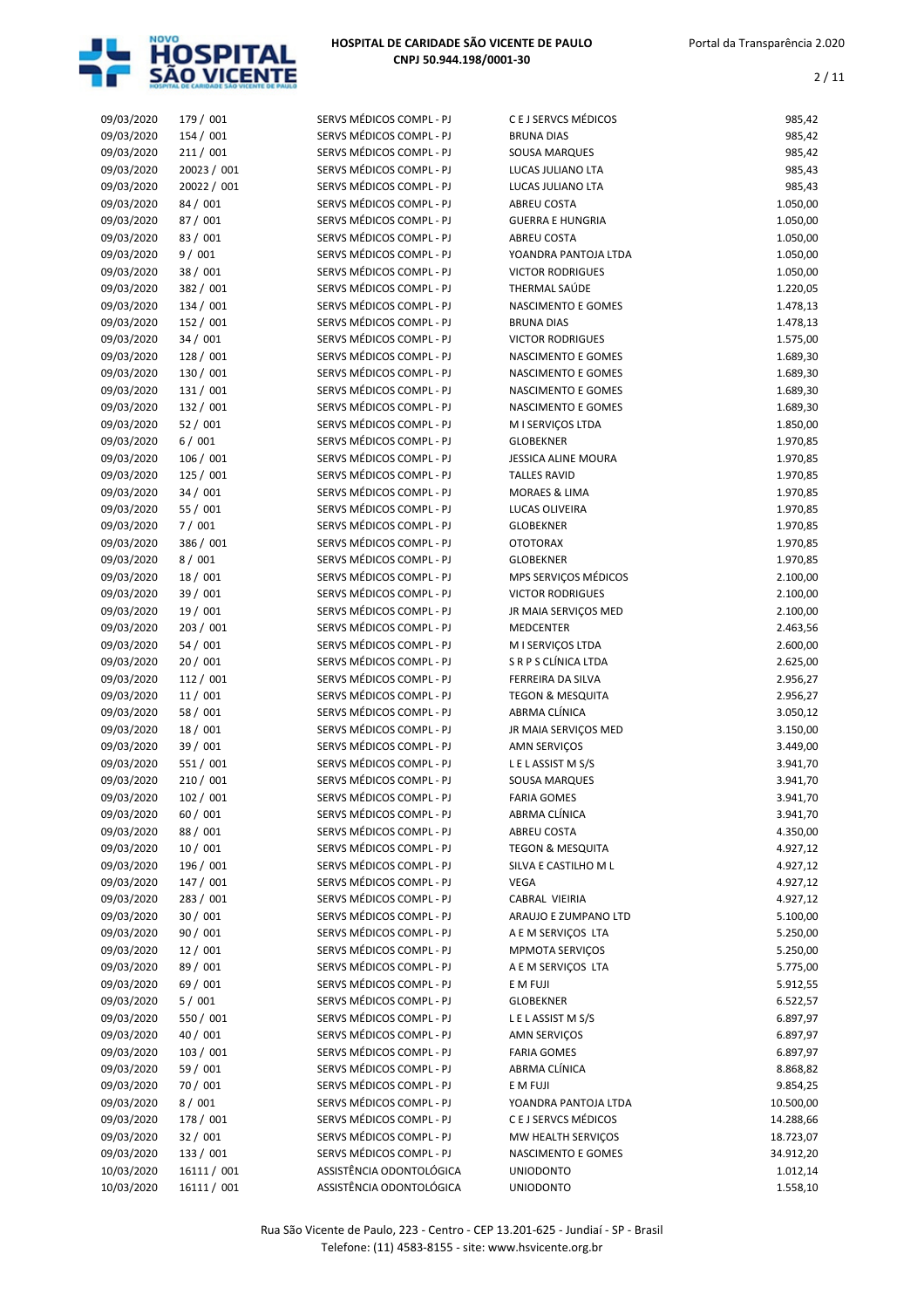

| 10/03/2020 | 16111 / 001     | ASSISTÊNCIA ODONTOLÓGICA     | <b>UNIODONTO</b>            | 4.513,38 |
|------------|-----------------|------------------------------|-----------------------------|----------|
| 10/03/2020 | 396648 / 001    | DESPESAS RECURSO PRÓPRIO     | UNIÃO QUÍMICA MG            | 1,33     |
| 10/03/2020 | 396648 / 001    | <b>DROGAS E MEDICAMENTOS</b> | UNIÃO QUÍMICA MG            | 530,00   |
| 10/03/2020 | 6217 / 001      | DROGAS E MEDICAMENTOS        | NEUPHARMA                   | 623,00   |
| 10/03/2020 | 884207 / 001    | DROGAS E MEDICAMENTOS        | <b>HOSPFAR</b>              | 996,29   |
| 10/03/2020 | 71966 / 001     | DROGAS E MEDICAMENTOS        | <b>GLOBAL HOSPITALAR</b>    | 3.243,96 |
| 10/03/2020 | 615534 / 001    | <b>FIOS CIRÚRGICOS</b>       | JOHNSON 05                  | 1.327,20 |
| 10/03/2020 | 52589 / 001     | <b>GASES MEDICINAIS</b>      | <b>IBG CRYO FILIAL</b>      | 722,99   |
| 10/03/2020 | 891374 / 001    | IMPRESSOS E MATL DE EXP.     | PAPEL ITUPEVA               | 354,00   |
| 10/03/2020 | 891375 / 001    | IMPRESSOS E MATL DE EXP.     | PAPEL ITUPEVA               | 354,00   |
|            |                 |                              |                             |          |
| 10/03/2020 | 891376 / 001    | IMPRESSOS E MATL DE EXP.     | PAPEL ITUPEVA               | 354,00   |
| 10/03/2020 | 69865 / 001     | IMPRESSOS E MATL DE EXP.     | <b>GCE COMÉRCIO INTERNA</b> | 417,00   |
| 10/03/2020 | 09/12 / 001     | LOCAÇÃO DE IMÓVEIS           | ALUGUÉL                     | 3.457,30 |
| 10/03/2020 | 09/12 / 001     | LOCAÇÃO DE IMÓVEIS           | ALUGUÉL                     | 3.457,30 |
| 10/03/2020 | 14794 / 001     | MATERIAL DE LIMPEZA          | <b>ELITE</b>                | 265,68   |
| 10/03/2020 | 617145 / 001    | MATERIAL DE LIMPEZA          | AMADE                       | 805,00   |
| 10/03/2020 | 14792 / 001     | MATERIAL DE LIMPEZA          | <b>ELITE</b>                | 997,20   |
| 10/03/2020 | 94734 / 001     | MATERIAL DE LIMPEZA          | <b>TERRÃO</b>               | 1.176,00 |
| 10/03/2020 | 617146 / 001    | MATERIAL DE LIMPEZA          | AMADE                       | 1.185,00 |
| 10/03/2020 | 14793 / 001     | MATERIAL DE LIMPEZA          | <b>ELITE</b>                | 1.472,40 |
| 10/03/2020 | 617147 / 001    | MATERIAL DE LIMPEZA          | AMADE                       | 1.610,00 |
| 10/03/2020 | 2873 / 001      | MATL MÉDICO REEMBOLSÁVEL     | PRINCESA ARTEFATOS T        | 46,08    |
| 10/03/2020 | 59343 / 001     | MATL MÉDICO REEMBOLSÁVEL     | SUPERMED FINAL 41           | 93,45    |
| 10/03/2020 | 415010 / 001    | MATL MÉDICO REEMBOLSÁVEL     | SUPERMED FINAL 07           | 141,14   |
| 10/03/2020 | 5433 / 001      | MATL MÉDICO REEMBOLSÁVEL     | ALFALAGOS FILIAL 67         | 190,60   |
| 10/03/2020 | 3940 / 001      | MATL MÉDICO REEMBOLSÁVEL     | VISIONBAND                  | 290,00   |
| 10/03/2020 | 2955 / 001      | MATL MÉDICO REEMBOLSÁVEL     | FOX INDÚSTRIA               | 347,70   |
| 10/03/2020 | 59421 / 001     | MATL MÉDICO REEMBOLSÁVEL     | SUPERMED FINAL 41           | 347,91   |
| 10/03/2020 | 38999 / 001     | MATL MÉDICO REEMBOLSÁVEL     | <b>MEDICONE</b>             | 356,00   |
| 10/03/2020 | 216981 / 001    | MATL MÉDICO REEMBOLSÁVEL     | <b>HDL HOSPITALAR</b>       | 369,60   |
| 10/03/2020 | 1310057 / 001   | MATL MÉDICO REEMBOLSÁVEL     | <b>FRESENIUS MATRIZ 04</b>  | 394,50   |
| 10/03/2020 | 1183607 / 001   | MATL MÉDICO REEMBOLSÁVEL     | CIRÚRGICA FERNANDES         | 454,96   |
| 10/03/2020 | 21654 / 001     | MATL MÉDICO REEMBOLSÁVEL     | LABOR IMPORT 40             | 513,93   |
| 10/03/2020 | 3939 / 001      | MATL MÉDICO REEMBOLSÁVEL     | VISIONBAND                  | 580,00   |
| 10/03/2020 | 58949 / 001     | MATL MÉDICO REEMBOLSÁVEL     | SUPERMED FINAL 41           |          |
| 10/03/2020 |                 | MATL MÉDICO REEMBOLSÁVEL     | <b>DUPATRI CNPJ 26 GO</b>   | 669,72   |
|            | 1076329 / 001   |                              | SUPERMED FINAL 41           | 887,56   |
| 10/03/2020 | 58948 / 001     | MATL MÉDICO REEMBOLSÁVEL     |                             | 1.559,55 |
| 10/03/2020 | 58950 / 001     | MATL MÉDICO REEMBOLSÁVEL     | SUPERMED FINAL 41           | 2.611,40 |
| 10/03/2020 | 360307 / 001    | MEDICAMENTOS CONTROLADOS     | SERVIMED SP                 | 206,36   |
| 10/03/2020 | 2954 / 001      | <b>OUTROS MATERIAIS</b>      | FOX INDÚSTRIA               | 76,00    |
| 10/03/2020 | 2955 / 001      | <b>OUTROS MATERIAIS</b>      | FOX INDÚSTRIA               | 227,30   |
| 10/03/2020 | <b>RESCISÃO</b> | <b>RESCISÕES</b>             | <b>RESCISÃO</b>             | 725,76   |
| 10/03/2020 | 141 / 001       | SERVS MÉDICOS COMPL - PJ     | GOMIERO E JORDÃO            | 524,42   |
| 10/03/2020 | 53 / 001        | SERVS MÉDICOS COMPL - PJ     | M I SERVICOS LTDA           | 525,00   |
| 10/03/2020 | 86 / 001        | SERVS MÉDICOS COMPL - PJ     | <b>GUERRA E HUNGRIA</b>     | 550,00   |
| 10/03/2020 | 140 / 001       | SERVS MÉDICOS COMPL - PJ     | GOMIERO E JORDÃO            | 985,42   |
| 10/03/2020 | 139 / 001       | SERVS MÉDICOS COMPL - PJ     | GOMIERO E JORDÃO            | 985,42   |
| 10/03/2020 | 35 / 001        | SERVS MÉDICOS COMPL - PJ     | <b>MORAES &amp; LIMA</b>    | 985,42   |
| 10/03/2020 | 22/001          | SERVS MÉDICOS COMPL - PJ     | <b>BRASIL PALMEIRAS SS</b>  | 1.032,35 |
| 10/03/2020 | 19 / 001        | SERVS MÉDICOS COMPL - PJ     | S R P S CLÍNICA LTDA        | 1.100,00 |
| 10/03/2020 | 63 / 001        | SERVS MÉDICOS COMPL - PJ     | MED IN SERVICE              | 1.220,05 |
| 10/03/2020 | 38 / 001        | SERVS MÉDICOS COMPL - PJ     | MEDPRO S MÉDICOS            | 1.220,05 |
| 10/03/2020 | 202 / 001       | SERVS MÉDICOS COMPL - PJ     | JHL                         | 1.220,05 |
| 10/03/2020 | 451 / 001       | SERVS MÉDICOS COMPL - PJ     | HDM                         | 1.220,05 |
| 10/03/2020 | 2/001           | SERVS MÉDICOS COMPL - PJ     | <b>INTEGREL SERVIÇOS</b>    | 1.220,05 |
| 10/03/2020 | 10/001          | SERVS MÉDICOS COMPL - PJ     | <b>BRUNA PANIS</b>          | 1.300,00 |
| 10/03/2020 | 141 / 001       | SERVS MÉDICOS COMPL - PJ     | QUIET MÉTODO DIAG.          | 1.300,00 |
| 10/03/2020 | 11/001          | SERVS MÉDICOS COMPL - PJ     | PRISCILLA C TOLEDO          | 1.300,00 |
| 10/03/2020 | 111 / 001       | SERVS MÉDICOS COMPL - PJ     | FERREIRA DA SILVA           | 2.064,70 |
| 10/03/2020 | 8/001           | SERVS MÉDICOS COMPL - PJ     | <b>TEGON &amp; MESQUITA</b> | 2.158,55 |
| 10/03/2020 | 32 / 001        | SERVS MÉDICOS COMPL - PJ     | MORAES & LIMA               | 2.252,40 |
| 10/03/2020 | 1/001           | SERVS MÉDICOS COMPL - PJ     | <b>PLENITTUS</b>            | 2.440,10 |
| 10/03/2020 | 107 / 001       | SERVS MÉDICOS COMPL - PJ     | MATHEUS BONFIM DOM.         | 2.440,10 |
|            |                 | SERVS MÉDICOS COMPL - PJ     |                             | 2.440,10 |
| 10/03/2020 | 2/001           |                              | MELO OLIVEIRA               |          |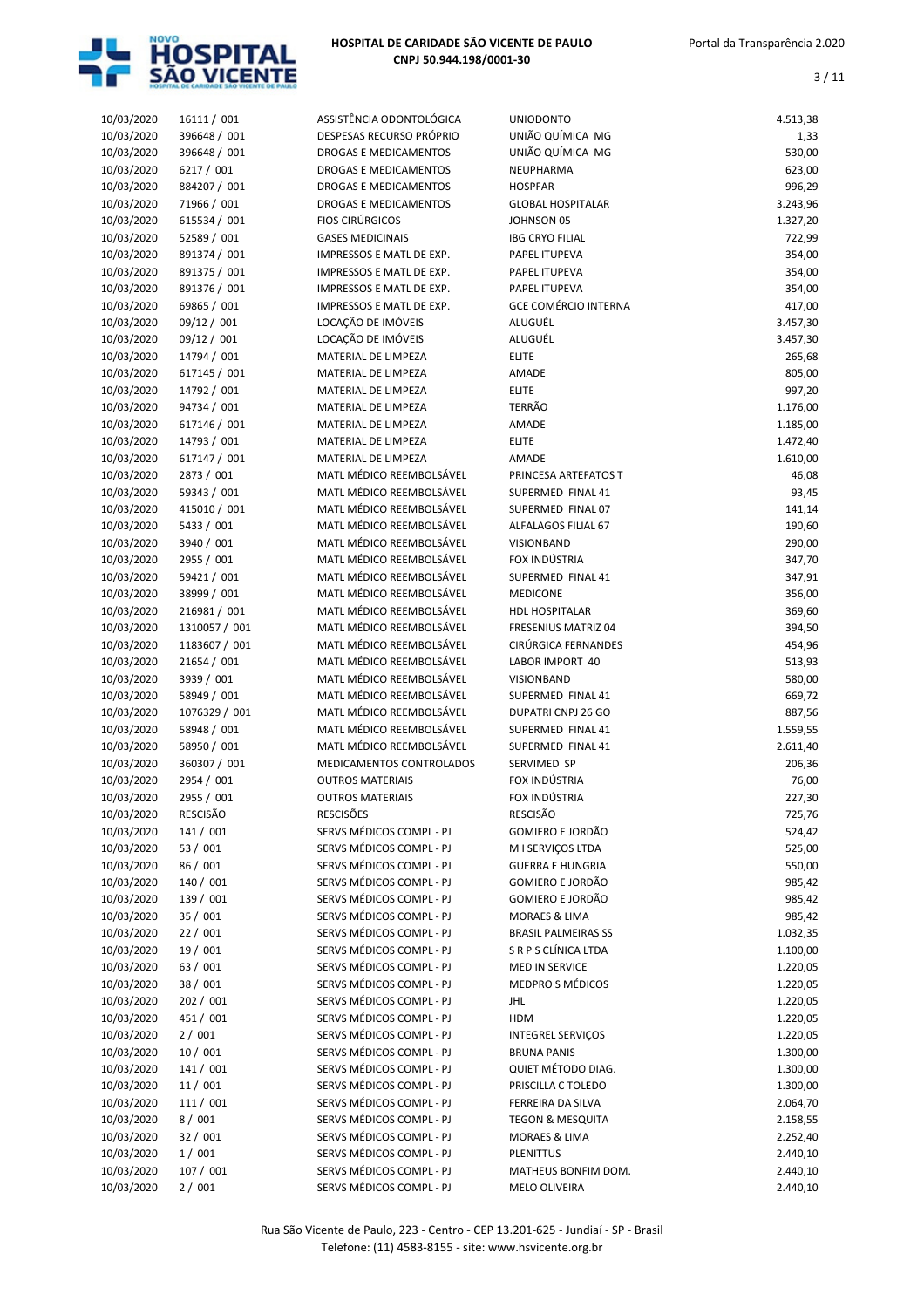

| 10/03/2020 | 3/001           | SERVS MÉDICOS COMPL - PJ        | <b>INTEGREL SERVIÇOS</b>          | 2.463,56  |
|------------|-----------------|---------------------------------|-----------------------------------|-----------|
| 10/03/2020 | 9/001           | SERVS MÉDICOS COMPL - PJ        | <b>TEGON &amp; MESQUITA</b>       | 2.956,27  |
| 10/03/2020 | 549 / 001       | SERVS MÉDICOS COMPL - PJ        | LELASSIST MS/S                    | 3.800,92  |
| 10/03/2020 | 33 / 001        | SERVS MÉDICOS COMPL - PJ        | MORAES & LIMA                     | 3.941,70  |
| 10/03/2020 | 31/001          | SERVS MÉDICOS COMPL - PJ        | MW HEALTH SERVIÇOS                | 4.129,40  |
| 10/03/2020 | 11/001          | SERVS MÉDICOS COMPL - PJ        | <b>MPMOTA SERVIÇOS</b>            | 5.200,00  |
| 10/03/2020 | 45 / 001        | SERVS MÉDICOS COMPL - PJ        | PAULO EDUARDO                     | 5.550,00  |
| 10/03/2020 | 134 / 001       | SERVS MÉDICOS COMPL - PJ        | MARCOS SILVA QUEIROZ              | 6.194,10  |
| 10/03/2020 | 25 / 001        | SERVS MÉDICOS COMPL - PJ        | <b>DOCTON BEN</b>                 | 6.569,50  |
| 10/03/2020 | 282 / 001       | SERVS MÉDICOS COMPL - PJ        | CABRAL VIEIRIA                    | 6.616,42  |
| 10/03/2020 | 105 / 001       | SERVS MÉDICOS COMPL - PJ        | DEBORA ELAINE ME                  | 7.800,00  |
| 10/03/2020 | 151 / 001       | SERVS MÉDICOS COMPL - PJ        | <b>BRUNA DIAS</b>                 | 8.352,65  |
| 10/03/2020 | 35 / 001        | SERVS MÉDICOS COMPL - PJ        | <b>TATIANI CERIONI TOTH</b>       | 9.100,00  |
| 10/03/2020 | 53 / 001        | SERVS MÉDICOS COMPL - PJ        | MAIARA BRUNHARA                   | 10.323,50 |
| 10/03/2020 | 124/001         | SERVS MÉDICOS COMPL - PJ        | <b>TALLES RAVID</b>               | 12.388,20 |
| 10/03/2020 | 195 / 001       | SERVS MÉDICOS COMPL - PJ        | SILVA E CASTILHO M L              | 13.373,62 |
| 10/03/2020 | 119 / 001       | SERVS MÉDICOS COMPL - PJ        | RF JUNDIAÍ                        | 13.420,55 |
| 10/03/2020 | 105 / 001       | SERVS MÉDICOS COMPL - PJ        | <b>JESSICA ALINE MOURA</b>        | 14.452,90 |
|            | 35 / 001        | SERVS MÉDICOS COMPL - PJ        |                                   |           |
| 10/03/2020 |                 |                                 | <b>VICTOR RODRIGUES</b>           | 22.100,00 |
| 10/03/2020 | 29 / 001        | SERVS MÉDICOS COMPL - PJ        | <b>SANTOS E PROENCA</b>           | 23.790,97 |
| 10/03/2020 | 202 / 001       | SERVS MÉDICOS COMPL - PJ        | <b>MEDCENTER</b>                  | 38.806,97 |
| 10/03/2020 | 1250 / 001      | <b>TRANSPORTE DE EMPREGADOS</b> | <b>FAMA TRANSP E TUR</b>          | 16.342,59 |
| 10/03/2020 | FEV/2020 / 001  | VRS A REPASSAR-FOLHA            | CONTRIBUIÇÃO SIND ENFERMEIROS     | 199,29    |
| 10/03/2020 | FEV/2020 / 001  | VRS A REPASSAR-FOLHA            | CONTRIBUIÇÃO CONFEDERATIVA        | 253,50    |
| 10/03/2020 | FEV/2020 / 001  | <b>VRS A REPASSAR-FOLHA</b>     | CONTRIBUIÇÃO SIND ENFERMEIROS     | 273,79    |
| 10/03/2020 | FEV/2020 / 001  | VRS A REPASSAR-FOLHA            | CONTRIBUIÇÃO SIND SAÚDE           | 617,58    |
| 10/03/2020 | FEV/2020 / 001  | VRS A REPASSAR-FOLHA            | CONTRIBUIÇÃO CONFEDERATIVA        | 802,12    |
| 10/03/2020 | FEV/2020 / 001  | VRS A REPASSAR-FOLHA            | CONTRIBUIÇÃO CONFEDERATIVA        | 807,84    |
| 10/03/2020 | FEV/2020 / 001  | VRS A REPASSAR-FOLHA            | CONTRIBUIÇÃO SIND SAÚDE           | 1.089,92  |
| 10/03/2020 | FEV/2020 / 001  | VRS A REPASSAR-FOLHA            | CONVÊNIO FARMAVIDA                | 1.237,89  |
| 10/03/2020 | FEV/2020 / 001  | VRS A REPASSAR-FOLHA            | CONVÊNIO FARMAVIDA                | 1.240,46  |
| 10/03/2020 | FEV/2020 / 001  | VRS A REPASSAR-FOLHA            | CONTRIBUIÇÃO SIND SAÚDE           | 2.225,50  |
| 10/03/2020 | FEV/2020 / 001  | VRS A REPASSAR-FOLHA            | CONVÊNIO FARMAVIDA                | 3.960,04  |
| 11/03/2020 | 462576 / 001    | DROGAS E MEDICAMENTOS           | <b>WERBRAN</b>                    | 748,66    |
| 11/03/2020 | 2/001           | SERVS MÉDICOS COMPL - PJ        | <b>BACCHI SERVIÇOS</b>            | 985,42    |
| 11/03/2020 | 4/001           | SERVS MÉDICOS COMPL - PJ        | <b>BACCHI SERVICOS</b>            | 985,42    |
| 11/03/2020 | 14/001          | SERVS MÉDICOS COMPL - PJ        | <b>NEW MEDICY</b>                 | 1.300,00  |
| 11/03/2020 | 3/001           | SERVS MÉDICOS COMPL - PJ        | <b>BACCHI SERVICOS</b>            | 1.478,13  |
| 11/03/2020 | 13 / 001        | SERVS MÉDICOS COMPL - PJ        | <b>NEW MEDICY</b>                 | 2.600,00  |
| 11/03/2020 | 2/001           | SERVS MÉDICOS COMPL - PJ        | AVD CLÍNICA MÉDICA                | 3.050,12  |
| 11/03/2020 | 1/001           | SERVS MÉDICOS COMPL - PJ        | <b>BACCHI SERVIÇOS</b>            | 9.103,45  |
| 11/03/2020 | FEV/2020 / 001  | VRS A REPASSAR-FOLHA            | CONV C.E.F. A REPASSAR EMPRÉSTIMO | 513,83    |
| 11/03/2020 | FEV/2020 / 001  | VRS A REPASSAR-FOLHA            | CONV C.E.F. A REPASSAR EMPRÉSTIMO | 849,28    |
| 11/03/2020 | FEV/2020 / 001  | VRS A REPASSAR-FOLHA            | CONV C.E.F. A REPASSAR EMPRÉSTIMO | 2.395,65  |
| 12/03/2020 | 46332466 / 001  | ENERGIA ELÉTRICA                | <b>CPFL</b>                       | 15.637,26 |
| 12/03/2020 | <b>RESCISÃO</b> | <b>RESCISÕES</b>                | <b>RESCISÃO</b>                   | 6.866,54  |
| 12/03/2020 | FEV/2020 / 001  | VRS A REPASSAR-FOLHA            | CONSIGNADO SANTANDER              | 1.630,79  |
|            | FEV/2020 / 001  |                                 |                                   |           |
| 12/03/2020 |                 | VRS A REPASSAR-FOLHA            | CONSIGNADO SANTANDER              | 4.858,25  |
| 12/03/2020 | FEV/2020 / 001  | VRS A REPASSAR-FOLHA            | <b>CONSIGNADO SANTANDER</b>       | 15.290,31 |
| 16/03/2020 | 140469 / 001    | <b>DROGAS E MEDICAMENTOS</b>    | SOMA SP                           | 185,56    |
| 16/03/2020 | 2006304 / 001   | DROGAS E MEDICAMENTOS           | MAFRA FILIAL GO                   | 305,23    |
| 16/03/2020 | 2006293 / 001   | <b>DROGAS E MEDICAMENTOS</b>    | MAFRA FILIAL GO                   | 398,83    |
| 16/03/2020 | 46611299 / 001  | ENERGIA ELÉTRICA                | <b>CPFL</b>                       | 172,72    |
| 16/03/2020 | 46611298 / 001  | ENERGIA ELÉTRICA                | <b>CPFL</b>                       | 436,22    |
| 16/03/2020 | 44773694 / 001  | ENERGIA ELÉTRICA                | <b>CPFL</b>                       | 655,57    |
| 16/03/2020 | MAR/2020 / 001  | FÉRIAS                          | FÉRIAS FOLHA MARÇO/2020           | 1.265,30  |
| 16/03/2020 | 1155 / 001      | FILMES E QUÍMICOS               | <b>UNIODONTO</b>                  | 29,86     |
| 16/03/2020 | 1459 / 001      | IMPRESSOS E MATL DE EXP.        | GRÁFICA MEGA FLEX                 | 428,00    |
| 16/03/2020 | 69883 / 001     | IMPRESSOS E MATL DE EXP.        | <b>GCE COMÉRCIO INTERNA</b>       | 1.390,00  |
| 16/03/2020 | 6507 / 001      | MANUTENÇÃO PREDIAL GERAL        | <b>CENTER FECHA</b>               | 675,80    |
| 16/03/2020 | 1897526 / 001   | MATERIAL DE LIMPEZA             | <b>IMPAKTO</b>                    | 47,80     |
| 16/03/2020 | 892554 / 001    | MATERIAL DE LIMPEZA             | PAPEL ITUPEVA                     | 64,40     |
| 16/03/2020 | 4082 / 001      | MATERIAL DE LIMPEZA             | NOVA JOMA                         | 75,60     |
| 16/03/2020 | 893238 / 001    | MATERIAL DE LIMPEZA             | PAPEL ITUPEVA                     | 257,60    |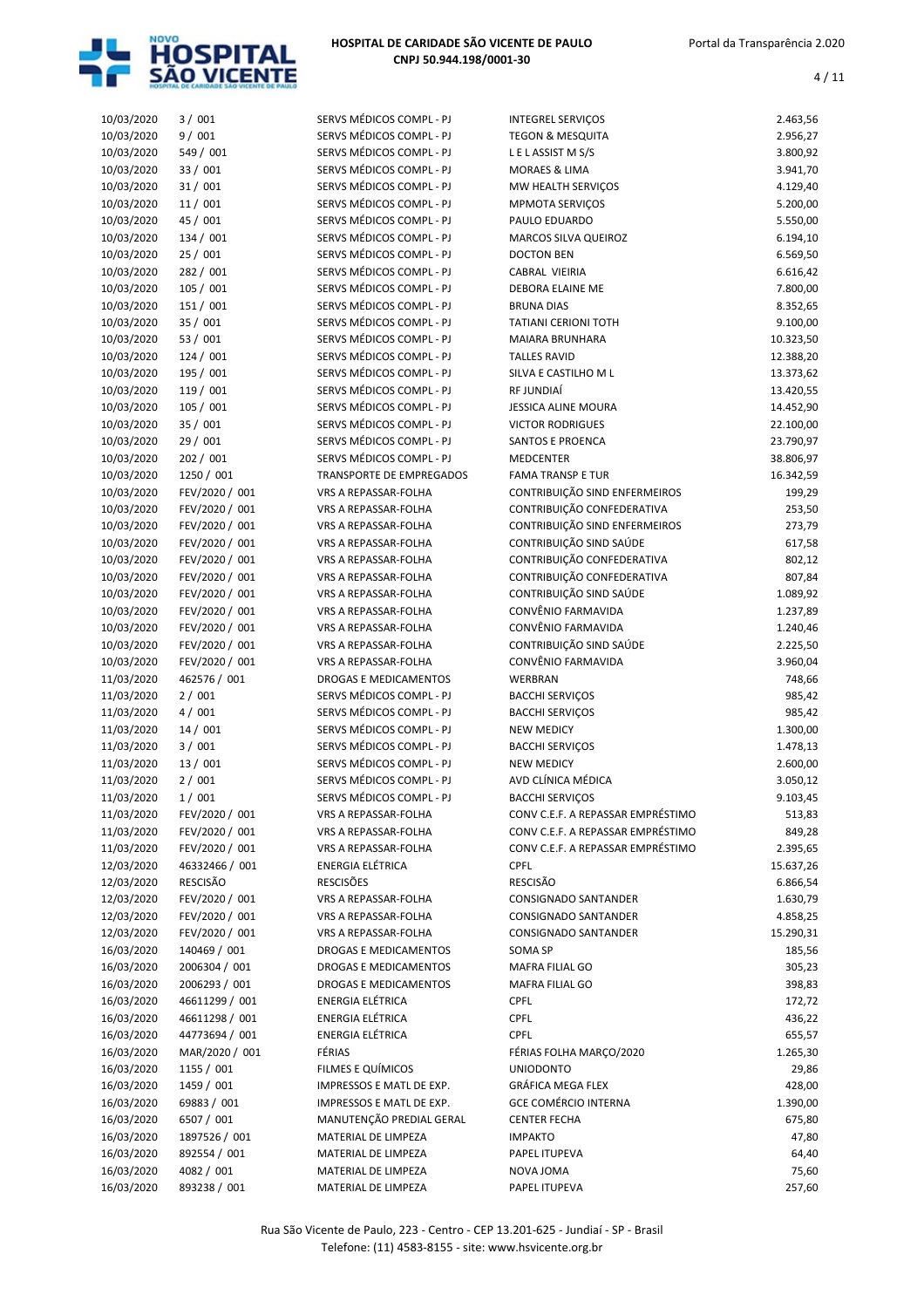

| 16/03/2020 | 4863 / 001     | MATERIAL DE LIMPEZA      | <b>GREEN BAGS</b>           | 330,64   |
|------------|----------------|--------------------------|-----------------------------|----------|
| 16/03/2020 | 4864 / 001     | MATERIAL DE LIMPEZA      | <b>GREEN BAGS</b>           | 431,35   |
| 16/03/2020 | 5521 / 001     | MATL MÉDICO REEMBOLSÁVEL | ALFALAGOS FILIAL 67         | 92,70    |
| 16/03/2020 | 1155 / 001     | MATL MÉDICO REEMBOLSÁVEL | <b>UNIODONTO</b>            | 96,14    |
| 16/03/2020 | 199220 / 001   | MATL MÉDICO REEMBOLSÁVEL | SOMA MG                     | 194,00   |
| 16/03/2020 | 60883 / 001    | MATL MÉDICO REEMBOLSÁVEL | SUPERMED FINAL 41           | 384,89   |
| 16/03/2020 | 16382 / 001    | MATL MÉDICO REEMBOLSÁVEL | <b>ALIANÇA</b>              | 385,78   |
| 16/03/2020 | 1186282 / 001  | MATL MÉDICO REEMBOLSÁVEL | CIRÚRGICA FERNANDES         | 745,00   |
| 16/03/2020 | 1186309 / 001  | MATL MÉDICO REEMBOLSÁVEL | CIRÚRGICA FERNANDES         | 874,99   |
| 16/03/2020 | 1186326 / 001  | MATL MÉDICO REEMBOLSÁVEL | CIRÚRGICA FERNANDES         | 894,00   |
| 16/03/2020 | 16383 / 001    | MATL MÉDICO REEMBOLSÁVEL | ALIANÇA                     | 1.912,68 |
| 16/03/2020 | 1897526 / 001  | <b>OUTROS MATERIAIS</b>  | <b>IMPAKTO</b>              | 35,70    |
| 16/03/2020 | 5521 / 001     | <b>OUTROS MATERIAIS</b>  | ALFALAGOS FILIAL 67         | 82,54    |
| 16/03/2020 | 140929 / 001   | <b>OUTROS MATERIAIS</b>  | SOMA SP                     | 370,20   |
| 16/03/2020 | 140930 / 001   | <b>OUTROS MATERIAIS</b>  | SOMA SP                     | 617,00   |
| 16/03/2020 | 16381 / 001    | <b>OUTROS MATERIAIS</b>  | ALIANÇA                     | 930,00   |
| 16/03/2020 | 16382 / 001    | <b>OUTROS MATERIAIS</b>  | ALIANÇA                     | 1.302,00 |
| 16/03/2020 | 16383 / 001    | <b>OUTROS MATERIAIS</b>  | ALIANÇA                     | 2.790,00 |
| 16/03/2020 | 941526 / 001   | <b>VALE TRANSPORTE</b>   | TRANSURB                    | 116,70   |
| 18/03/2020 | FEV/2020 / 001 | <b>RESCISÕES</b>         | <b>RESCISÃO</b>             | 1.996,20 |
| 18/03/2020 | 382 / 001      | SERVS MÉDICOS COMPL - PJ | <b>BABYPED</b>              | 563,10   |
| 18/03/2020 | 128 / 001      | SERVS MÉDICOS COMPL - PJ | <b>GARCIA E ROSSONI</b>     | 572,10   |
| 18/03/2020 | 114 / 001      | SERVS MÉDICOS COMPL - PJ | <b>LEGHI SILVA</b>          | 572,10   |
| 18/03/2020 | 99 / 001       | SERVS MÉDICOS COMPL - PJ | <b>CIA DOS PEDIATRAS</b>    | 572,10   |
| 18/03/2020 | 83 / 001       | SERVS MÉDICOS COMPL - PJ | <b>ERES</b>                 | 572,10   |
| 18/03/2020 | 26/001         | SERVS MÉDICOS COMPL - PJ | <b>NUNES MATOS</b>          | 572,10   |
| 18/03/2020 | 125 / 001      | SERVS MÉDICOS COMPL - PJ | VITTA SERV MEDIC LTD        | 600,00   |
| 18/03/2020 | 23 / 001       | SERVS MÉDICOS COMPL - PJ | NEF MONTEIRO S M SS         | 600,00   |
| 18/03/2020 | 100/001        | SERVS MÉDICOS COMPL - PJ | <b>CIA DOS PEDIATRAS</b>    | 1.126,20 |
| 18/03/2020 | 65 / 001       | SERVS MÉDICOS COMPL - PJ | <b>IJ VIEIRA</b>            | 1.126,20 |
| 18/03/2020 | 127 / 001      | SERVS MÉDICOS COMPL - PJ | <b>GARCIA E ROSSONI</b>     | 1.126,20 |
| 18/03/2020 | 160 / 001      | SERVS MÉDICOS COMPL - PJ | STROHER SERVICOS MED        | 1.126,20 |
| 18/03/2020 | 122 / 001      | SERVS MÉDICOS COMPL - PJ | MARCELA SCHWARZ             | 1.200,00 |
| 18/03/2020 | 166 / 001      | SERVS MÉDICOS COMPL - PJ | MP JUNDIA SERVIÇOS          | 1.689,30 |
| 18/03/2020 | 123 / 001      | SERVS MÉDICOS COMPL - PJ | <b>TAVARES TEIXEIRA</b>     | 1.689,30 |
| 18/03/2020 | 306 / 001      | SERVS MÉDICOS COMPL - PJ | <b>HEBECLIN</b>             | 1.689,30 |
| 18/03/2020 | 205 / 001      | SERVS MÉDICOS COMPL - PJ | POLETO E PETEK              | 1.689,30 |
| 18/03/2020 | 115 / 001      | SERVS MÉDICOS COMPL - PJ | <b>LEGHI SILVA</b>          | 1.689,30 |
| 18/03/2020 | 234 / 001      | SERVS MÉDICOS COMPL - PJ | <b>CASSIO RIBEIRO COSTA</b> | 2.252,40 |
| 18/03/2020 | 92 / 001       | SERVS MÉDICOS COMPL - PJ | CLISIO SERVIÇOS MED         | 2.252,40 |
| 18/03/2020 | 105 / 001      | SERVS MÉDICOS COMPL - PJ | <b>BENTO BERG</b>           | 2.252,40 |
| 18/03/2020 | 259 / 001      | SERVS MÉDICOS COMPL - PJ | DFZ MÉDICOS ASSO.SS         | 2.252,40 |
| 18/03/2020 | 255 / 001      | SERVS MÉDICOS COMPL - PJ | <b>OLIVEIRA E FREITAS</b>   | 2.346,25 |
| 18/03/2020 | 254 / 001      | SERVS MÉDICOS COMPL - PJ | <b>OLIVEIRA E FREITAS</b>   | 2.346,25 |
| 18/03/2020 | 12/001         | SERVS MÉDICOS COMPL - PJ | CONSULTÓRIO MED SAUD        | 2.400,00 |
| 18/03/2020 | 290 / 001      | SERVS MÉDICOS COMPL - PJ | H E F SERVIÇOS              | 2.815,50 |
| 18/03/2020 | 307 / 001      | SERVS MÉDICOS COMPL - PJ | <b>HEBECLIN</b>             | 2.815,50 |
| 18/03/2020 | 95 / 001       | SERVS MÉDICOS COMPL - PJ | <b>DEBORA LOPES</b>         | 3.000,00 |
| 18/03/2020 | 204 / 001      | SERVS MÉDICOS COMPL - PJ | POLETO E PETEK              | 3.378,60 |
| 18/03/2020 | 289 / 001      | SERVS MÉDICOS COMPL - PJ | H E F SERVIÇOS              | 3.378,60 |
| 18/03/2020 | 293 / 001      | SERVS MÉDICOS COMPL - PJ | H E F SERVIÇOS              | 3.941,70 |
| 18/03/2020 | 258 / 001      | SERVS MÉDICOS COMPL - PJ | <b>OLIVEIRA E FREITAS</b>   | 3.941,70 |
| 18/03/2020 | 260 / 001      | SERVS MÉDICOS COMPL - PJ | DFZ MÉDICOS ASSO.SS         | 3.941,70 |
| 18/03/2020 | 257 / 001      | SERVS MÉDICOS COMPL - PJ | <b>OLIVEIRA E FREITAS</b>   | 4.504,80 |
| 18/03/2020 | 292 / 001      | SERVS MÉDICOS COMPL - PJ | H E F SERVIÇOS              | 4.504,80 |
| 18/03/2020 | 256 / 001      | SERVS MÉDICOS COMPL - PJ | <b>OLIVEIRA E FREITAS</b>   | 4.692,50 |
| 18/03/2020 | 31/001         | SERVS MÉDICOS COMPL - PJ | <b>CUNHA E TIAGO</b>        | 4.800,00 |
| 18/03/2020 | 96 / 001       | SERVS MÉDICOS COMPL - PJ | <b>DEBORA LOPES</b>         | 4.800,00 |
| 18/03/2020 | 159 / 001      | SERVS MÉDICOS COMPL - PJ | STROHER SERVIÇOS MED        | 5.067,90 |
| 18/03/2020 | 21/001         | SERVS MÉDICOS COMPL - PJ | <b>SCHLEDORN E RIZZATTI</b> | 5.067,90 |
| 18/03/2020 | 3/001          | SERVS MÉDICOS COMPL - PJ | ACPH SERVIÇOS MÉDICO        | 5.067,90 |
| 18/03/2020 | 63 / 001       | SERVS MÉDICOS COMPL - PJ | <b>IJ VIEIRA</b>            | 5.631,00 |
| 18/03/2020 | 104 / 001      | SERVS MÉDICOS COMPL - PJ | <b>BENTO BERG</b>           | 5.631,00 |
| 18/03/2020 | 305 / 001      | SERVS MÉDICOS COMPL - PJ | <b>HEBECLIN</b>             | 6.194,10 |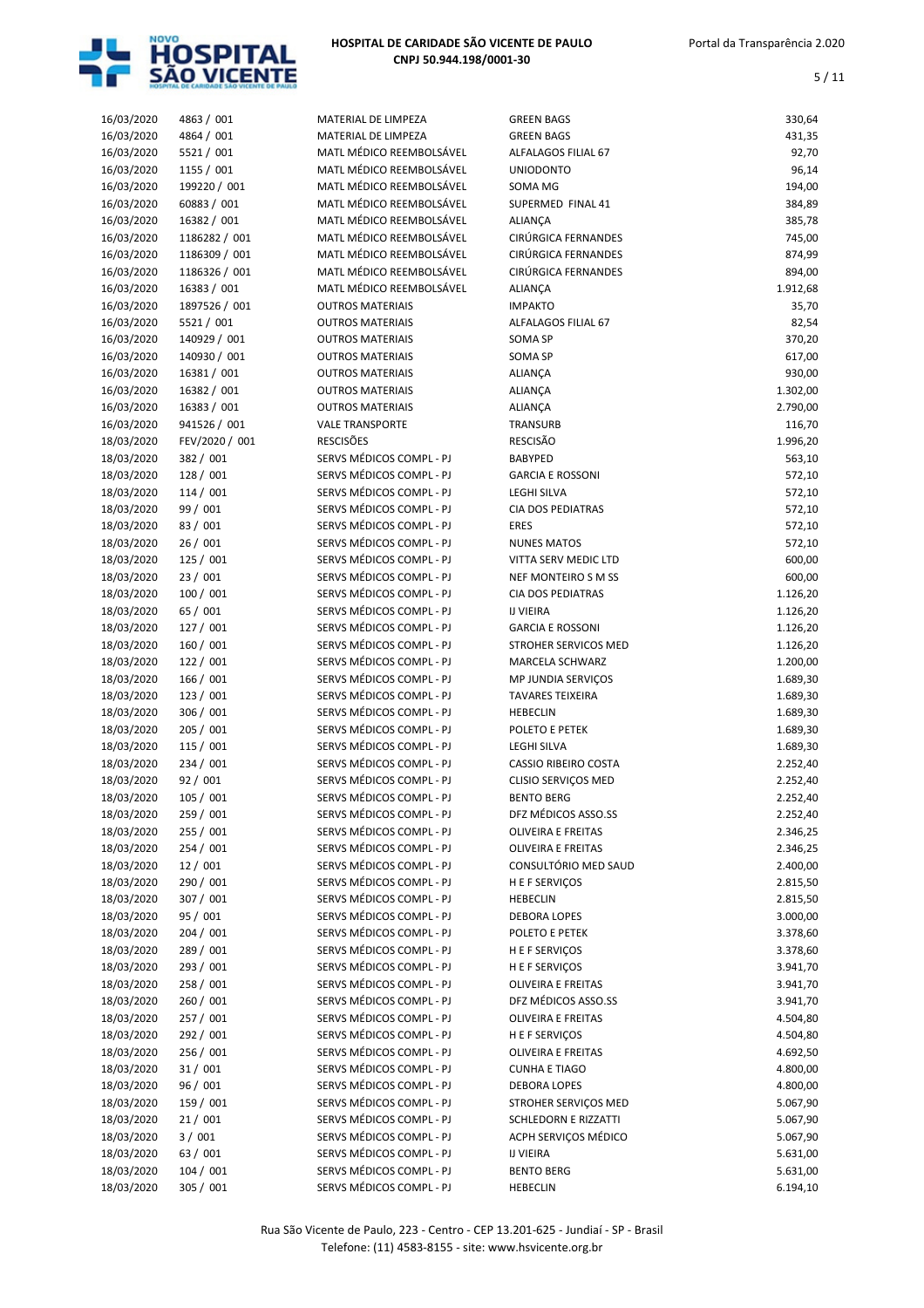

| 18/03/2020 | 129 / 001            | SERVS MÉDICOS COMPL - PJ    | <b>GARCIA E ROSSONI</b>     | 6.194,10  |
|------------|----------------------|-----------------------------|-----------------------------|-----------|
| 18/03/2020 | 165 / 001            | SERVS MÉDICOS COMPL - PJ    | MP JUNDIAÍ SERVIÇOS         | 7.320,30  |
| 18/03/2020 | 149 / 001            | SERVS MÉDICOS COMPL - PJ    | LILIANE COELHO NEVES        | 9.009,60  |
| 18/03/2020 | 259 / 001            | SERVS MÉDICOS COMPL - PJ    | <b>OLIVEIRA E FREITAS</b>   | 9.572,70  |
| 18/03/2020 | 25 / 001             | SERVS MÉDICOS COMPL - PJ    | <b>NUNES MATOS</b>          | 10.698,90 |
| 18/03/2020 | 288 / 001            | SERVS MÉDICOS COMPL - PJ    | H E F SERVIÇOS              | 11.262,00 |
| 18/03/2020 | 28 / 001             | SERVS MÉDICOS COMPL - PJ    | SARMENTO& LEAO              | 11.262,00 |
| 18/03/2020 | 82 / 001             | SERVS MÉDICOS COMPL - PJ    | <b>ERES</b>                 | 12.388,20 |
| 18/03/2020 | 45826200 / 001       | <b>TELEFONE</b>             | <b>VIVO</b>                 | 130,25    |
| 18/03/2020 | 45826989 / 001       | <b>TELEFONE</b>             | <b>VIVO</b>                 | 156,81    |
| 19/03/2020 | 119464 / 001         | MATERIAL DE LIMPEZA         | <b>ITW FLUIDS E HYGIENE</b> | 250,64    |
| 19/03/2020 | 119375 / 001         | MATERIAL DE LIMPEZA         | <b>ITW FLUIDS E HYGIENE</b> | 2.087,99  |
| 19/03/2020 | 982864 / 001         | MATERIAL PERMANENTE         | CBS                         | 158,53    |
| 19/03/2020 | 1186294 / 001        | MATL MÉDICO REEMBOLSÁVEL    | CIRÚRGICA FERNANDES         | 1.050,99  |
| 19/03/2020 | 140928 / 001         | <b>OUTROS MATERIAIS</b>     | <b>SOMA SP</b>              | 370,20    |
| 19/03/2020 | 1023109683-0 / 001   | <b>TELEFONE</b>             | <b>VIVO</b>                 | 150,00    |
| 19/03/2020 | 20200311000882 / 001 | VALE REFEIÇÃO E ALIMENTAÇÃO | VR                          | 8.962,80  |
| 19/03/2020 | 20200311001101 / 001 | VALE REFEIÇÃO E ALIMENTAÇÃO | VR                          | 9.859,08  |
| 19/03/2020 | 20200311000835 / 001 | VALE REFEIÇÃO E ALIMENTAÇÃO | <b>VR</b>                   | 26.890,82 |
| 20/03/2020 | D-49034 / 001        | <b>IMPOSTO FEDERAL</b>      | IRRF - P. JURÍDICA          | 1,80      |
| 20/03/2020 | $D-279/001$          | <b>IMPOSTO FEDERAL</b>      | IRRF - P. JURÍDICA          | 4,50      |
| 20/03/2020 | $D-280 / 001$        | <b>IMPOSTO FEDERAL</b>      | IRRF - P. JURÍDICA          | 4,50      |
| 20/03/2020 | D-49034 / 001        | <b>IMPOSTO FEDERAL</b>      | PIS/COFINS/CSLL             | 5,58      |
| 20/03/2020 | $D-18/001$           | <b>IMPOSTO FEDERAL</b>      | IRRF - P. JURÍDICA          | 9,00      |
| 20/03/2020 | $D-278/001$          | <b>IMPOSTO FEDERAL</b>      | IRRF - P. JURÍDICA          | 9,00      |
| 20/03/2020 | $D-21/001$           | <b>IMPOSTO FEDERAL</b>      | IRRF - P. JURÍDICA          | 9,00      |
| 20/03/2020 | $D-383 / 001$        | <b>IMPOSTO FEDERAL</b>      | IRRF - P. JURÍDICA          | 9,75      |
| 20/03/2020 | $D-252 / 001$        | <b>IMPOSTO FEDERAL</b>      | PIS/COFINS/CSLL             | 13,95     |
| 20/03/2020 | $D-279/001$          | <b>IMPOSTO FEDERAL</b>      | PIS/COFINS/CSLL             | 13,95     |
| 20/03/2020 | $D-119/001$          | <b>IMPOSTO FEDERAL</b>      | PIS/COFINS/CSLL             | 13,95     |
| 20/03/2020 | $D-280 / 001$        | <b>IMPOSTO FEDERAL</b>      | PIS/COFINS/CSLL             | 13,95     |
| 20/03/2020 | $D-140/001$          | <b>IMPOSTO FEDERAL</b>      | IRRF - P. JURÍDICA          | 15,75     |
| 20/03/2020 | D-139 / 001          | <b>IMPOSTO FEDERAL</b>      | IRRF - P. JURÍDICA          | 15,75     |
| 20/03/2020 | D-20022 / 001        | <b>IMPOSTO FEDERAL</b>      | IRRF - P. JURÍDICA          | 15,75     |
| 20/03/2020 | $D-2/001$            | <b>IMPOSTO FEDERAL</b>      | IRRF - P. JURÍDICA          | 15,75     |
| 20/03/2020 | D-20023 / 001        | <b>IMPOSTO FEDERAL</b>      | IRRF - P. JURÍDICA          | 15,75     |
| 20/03/2020 | $D-179/001$          | <b>IMPOSTO FEDERAL</b>      | IRRF - P. JURÍDICA          | 15,75     |
| 20/03/2020 | $D-35/001$           | <b>IMPOSTO FEDERAL</b>      | IRRF - P. JURÍDICA          | 15,75     |
| 20/03/2020 | $D-154/001$          | <b>IMPOSTO FEDERAL</b>      | IRRF - P. JURÍDICA          | 15,75     |
| 20/03/2020 | $D-4/001$            | <b>IMPOSTO FEDERAL</b>      | IRRF - P. JURÍDICA          | 15,75     |
| 20/03/2020 | D-211 / 001          | <b>IMPOSTO FEDERAL</b>      | IRRF - P. JURÍDICA          | 15,75     |
| 20/03/2020 | $D-22 / 001$         | <b>IMPOSTO FEDERAL</b>      | IRRF - P. JURÍDICA          | 16,50     |
| 20/03/2020 | $D-369/001$          | <b>IMPOSTO FEDERAL</b>      | IRRF - P. JURÍDICA          | 18,00     |
| 20/03/2020 | $D-125/001$          | <b>IMPOSTO FEDERAL</b>      | IRRF - P. JURÍDICA          | 18,00     |
| 20/03/2020 | $D-102 / 001$        | <b>IMPOSTO FEDERAL</b>      | IRRF - P. JURÍDICA          | 18,00     |
| 20/03/2020 | $D-193/001$          | <b>IMPOSTO FEDERAL</b>      | IRRF - P. JURÍDICA          | 18,00     |
| 20/03/2020 | $D-38/001$           | <b>IMPOSTO FEDERAL</b>      | IRRF - P. JURÍDICA          | 19,50     |
| 20/03/2020 | $D-382 / 001$        | <b>IMPOSTO FEDERAL</b>      | IRRF - P. JURÍDICA          | 19,50     |
| 20/03/2020 | $D-451/001$          | <b>IMPOSTO FEDERAL</b>      | IRRF - P. JURÍDICA          | 19,50     |
| 20/03/2020 | $D-63/001$           | <b>IMPOSTO FEDERAL</b>      | IRRF - P. JURÍDICA          | 19,50     |
| 20/03/2020 | $D-202 / 001$        | <b>IMPOSTO FEDERAL</b>      | IRRF - P. JURÍDICA          | 19,50     |
| 20/03/2020 | $D-3/001$            | <b>IMPOSTO FEDERAL</b>      | IRRF - P. JURÍDICA          | 23,63     |
| 20/03/2020 | $D-152 / 001$        | <b>IMPOSTO FEDERAL</b>      | IRRF - P. JURÍDICA          | 23,63     |
| 20/03/2020 | $D-134 / 001$        | <b>IMPOSTO FEDERAL</b>      | IRRF - P. JURÍDICA          | 23,63     |
| 20/03/2020 | $D-94/001$           | <b>IMPOSTO FEDERAL</b>      | PIS/COFINS/CSLL             | 24,41     |
| 20/03/2020 | $D-104 / 001$        | <b>IMPOSTO FEDERAL</b>      | PIS/COFINS/CSLL             | 24,41     |
| 20/03/2020 | $D-57/001$           | <b>IMPOSTO FEDERAL</b>      | PIS/COFINS/CSLL             | 24,41     |
| 20/03/2020 | $D-537/001$          | <b>IMPOSTO FEDERAL</b>      | PIS/COFINS/CSLL             | 25,58     |
| 20/03/2020 | $D-128/001$          | <b>IMPOSTO FEDERAL</b>      | IRRF - P. JURÍDICA          | 27,00     |
| 20/03/2020 | $D-161/001$          | <b>IMPOSTO FEDERAL</b>      | IRRF - P. JURÍDICA          | 27,00     |
| 20/03/2020 | $D-130/001$          | <b>IMPOSTO FEDERAL</b>      | IRRF - P. JURÍDICA          | 27,00     |
| 20/03/2020 | $D-131/001$          | <b>IMPOSTO FEDERAL</b>      | IRRF - P. JURÍDICA          | 27,00     |
| 20/03/2020 | $D-19/001$           | <b>IMPOSTO FEDERAL</b>      | IRRF - P. JURÍDICA          | 27,00     |
| 20/03/2020 | $D-231/001$          | <b>IMPOSTO FEDERAL</b>      | IRRF - P. JURÍDICA          | 27,00     |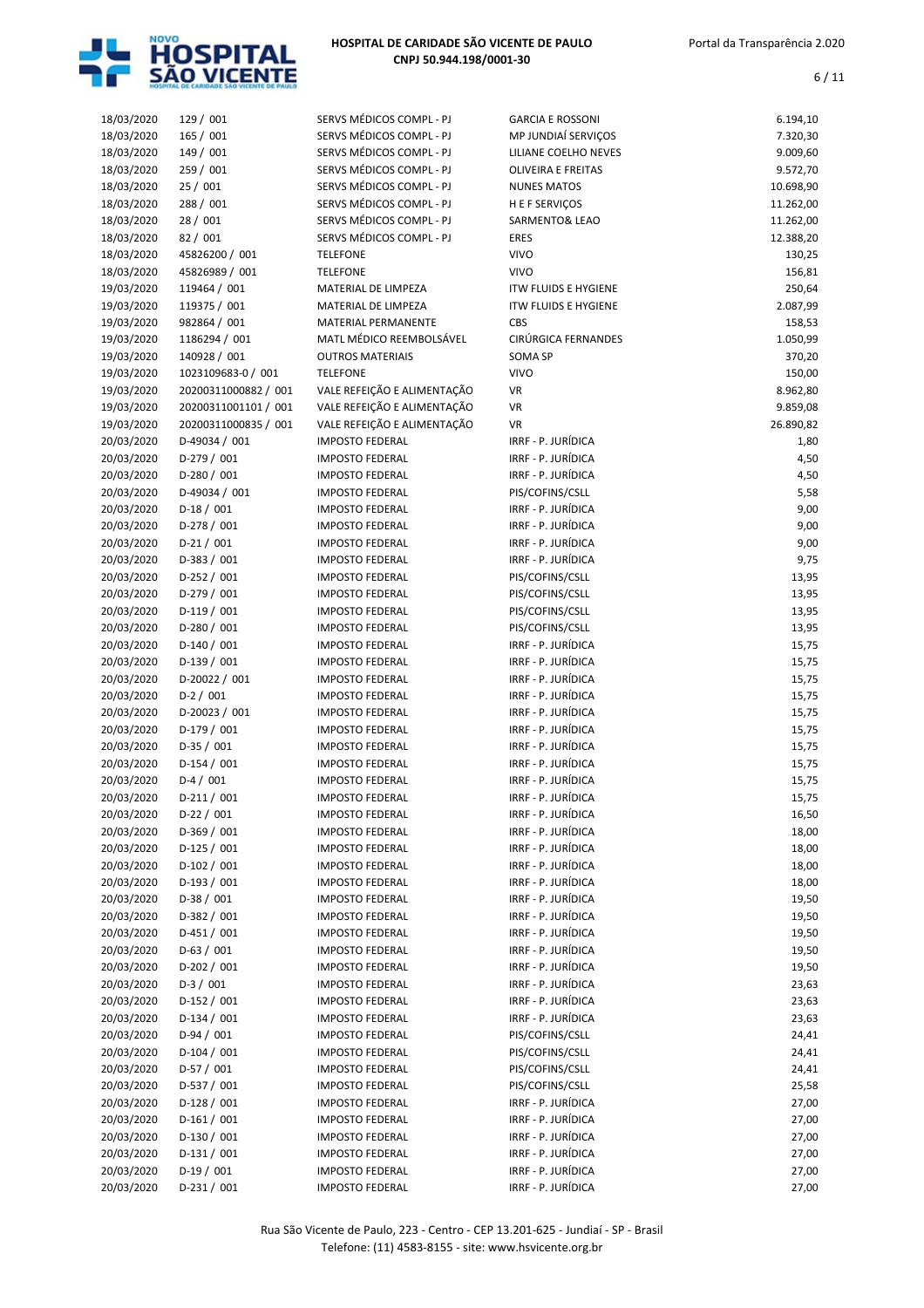

| 20/03/2020 | $D-257/001$   | <b>IMPOSTO FEDERAL</b> | IRRF - P. JURÍDICA | 27,00 |
|------------|---------------|------------------------|--------------------|-------|
| 20/03/2020 | $D-156/001$   | <b>IMPOSTO FEDERAL</b> | IRRF - P. JURÍDICA | 27,00 |
| 20/03/2020 | $D-132 / 001$ | <b>IMPOSTO FEDERAL</b> | IRRF - P. JURÍDICA | 27,00 |
| 20/03/2020 | $D-18/001$    | <b>IMPOSTO FEDERAL</b> | PIS/COFINS/CSLL    | 27,90 |
| 20/03/2020 | D-253 / 001   | <b>IMPOSTO FEDERAL</b> | PIS/COFINS/CSLL    | 27,90 |
| 20/03/2020 | $D-291/001$   | <b>IMPOSTO FEDERAL</b> | PIS/COFINS/CSLL    | 27,90 |
| 20/03/2020 | $D-2 / 001$   | <b>IMPOSTO FEDERAL</b> | PIS/COFINS/CSLL    | 27,90 |
| 20/03/2020 | $D-118/001$   | <b>IMPOSTO FEDERAL</b> | PIS/COFINS/CSLL    | 27,90 |
| 20/03/2020 | $D-278/001$   | <b>IMPOSTO FEDERAL</b> | PIS/COFINS/CSLL    | 27,90 |
| 20/03/2020 | $D-90/001$    | <b>IMPOSTO FEDERAL</b> | PIS/COFINS/CSLL    | 27,90 |
| 20/03/2020 | $D-59/001$    | <b>IMPOSTO FEDERAL</b> | PIS/COFINS/CSLL    | 27,90 |
| 20/03/2020 | D-256 / 001   | <b>IMPOSTO FEDERAL</b> | PIS/COFINS/CSLL    | 27,90 |
| 20/03/2020 | D-157 / 001   | <b>IMPOSTO FEDERAL</b> | PIS/COFINS/CSLL    | 27,90 |
|            | $D-117/001$   |                        |                    |       |
| 20/03/2020 |               | <b>IMPOSTO FEDERAL</b> | PIS/COFINS/CSLL    | 27,90 |
| 20/03/2020 | $D-21/001$    | <b>IMPOSTO FEDERAL</b> | PIS/COFINS/CSLL    | 27,90 |
| 20/03/2020 | $D-17/001$    | <b>IMPOSTO FEDERAL</b> | PIS/COFINS/CSLL    | 30,23 |
| 20/03/2020 | $D-60/001$    | <b>IMPOSTO FEDERAL</b> | PIS/COFINS/CSLL    | 30,23 |
| 20/03/2020 | $D-133 / 001$ | <b>IMPOSTO FEDERAL</b> | PIS/COFINS/CSLL    | 30,23 |
| 20/03/2020 | $D-375/001$   | <b>IMPOSTO FEDERAL</b> | PIS/COFINS/CSLL    | 30,23 |
| 20/03/2020 | $D-125/001$   | <b>IMPOSTO FEDERAL</b> | IRRF - P. JURÍDICA | 31,50 |
| 20/03/2020 | $D-106 / 001$ | <b>IMPOSTO FEDERAL</b> | IRRF - P. JURÍDICA | 31,50 |
| 20/03/2020 | $D-34/001$    | <b>IMPOSTO FEDERAL</b> | IRRF - P. JURÍDICA | 31,50 |
| 20/03/2020 | $D-55/001$    | <b>IMPOSTO FEDERAL</b> | IRRF - P. JURÍDICA | 31,50 |
| 20/03/2020 | $D-6/001$     | <b>IMPOSTO FEDERAL</b> | IRRF - P. JURÍDICA | 31,50 |
| 20/03/2020 | $D-7/001$     | <b>IMPOSTO FEDERAL</b> | IRRF - P. JURÍDICA | 31,50 |
| 20/03/2020 | $D-386 / 001$ | <b>IMPOSTO FEDERAL</b> | IRRF - P. JURÍDICA | 31,50 |
| 20/03/2020 | $D-8/001$     | <b>IMPOSTO FEDERAL</b> | IRRF - P. JURÍDICA | 31,50 |
| 20/03/2020 | $D-111/001$   | <b>IMPOSTO FEDERAL</b> | IRRF - P. JURÍDICA | 33,00 |
| 20/03/2020 | $D-8/001$     | <b>IMPOSTO FEDERAL</b> | IRRF - P. JURÍDICA | 34,50 |
| 20/03/2020 | $D-32/001$    | <b>IMPOSTO FEDERAL</b> | IRRF - P. JURÍDICA | 36,00 |
| 20/03/2020 | $D-275/001$   | <b>IMPOSTO FEDERAL</b> | IRRF - P. JURÍDICA | 36,00 |
|            |               | <b>IMPOSTO FEDERAL</b> | IRRF - P. JURÍDICA | 36,00 |
| 20/03/2020 | $D-121/001$   |                        |                    |       |
| 20/03/2020 | $D-255 / 001$ | <b>IMPOSTO FEDERAL</b> | IRRF - P. JURÍDICA | 36,00 |
| 20/03/2020 | $D-23/001$    | <b>IMPOSTO FEDERAL</b> | IRRF - P. JURÍDICA | 36,00 |
| 20/03/2020 | D-156 / 001   | <b>IMPOSTO FEDERAL</b> | IRRF - P. JURÍDICA | 36,00 |
| 20/03/2020 | D-248 / 001   | <b>IMPOSTO FEDERAL</b> | IRRF - P. JURÍDICA | 36,00 |
| 20/03/2020 | $D-243 / 001$ | <b>IMPOSTO FEDERAL</b> | IRRF - P. JURÍDICA | 37,50 |
| 20/03/2020 | $D-244 / 001$ | <b>IMPOSTO FEDERAL</b> | IRRF - P. JURÍDICA | 37,50 |
| 20/03/2020 | $D-1/001$     | <b>IMPOSTO FEDERAL</b> | IRRF - P. JURÍDICA | 39,00 |
| 20/03/2020 | $D-107/001$   | <b>IMPOSTO FEDERAL</b> | IRRF - P. JURÍDICA | 39,00 |
| 20/03/2020 | $D-3/001$     | <b>IMPOSTO FEDERAL</b> | IRRF - P. JURÍDICA | 39,38 |
| 20/03/2020 | $D-203 / 001$ | <b>IMPOSTO FEDERAL</b> | IRRF - P. JURÍDICA | 39,38 |
| 20/03/2020 | $D-271/001$   | <b>IMPOSTO FEDERAL</b> | IRRF - P. JURÍDICA | 45,00 |
| 20/03/2020 | D-100 / 001   | <b>IMPOSTO FEDERAL</b> | IRRF - P. JURÍDICA | 45,00 |
| 20/03/2020 | $D-112/001$   | <b>IMPOSTO FEDERAL</b> | IRRF - P. JURÍDICA | 47,25 |
| 20/03/2020 | $D-9/001$     | <b>IMPOSTO FEDERAL</b> | IRRF - P. JURÍDICA | 47,25 |
| 20/03/2020 | $D-11/001$    | <b>IMPOSTO FEDERAL</b> | IRRF - P. JURÍDICA | 47,25 |
| 20/03/2020 | $D-21/001$    | <b>IMPOSTO FEDERAL</b> | IRRF - P. JURÍDICA | 48,00 |
| 20/03/2020 | $D-2/001$     | <b>IMPOSTO FEDERAL</b> | IRRF - P. JURÍDICA | 48,75 |
| 20/03/2020 | $D-58/001$    | <b>IMPOSTO FEDERAL</b> | IRRF - P. JURÍDICA | 48,75 |
|            |               | <b>IMPOSTO FEDERAL</b> | PIS/COFINS/CSLL    |       |
| 20/03/2020 | D-20021 / 001 |                        |                    | 48,82 |
| 20/03/2020 | $D-54/001$    | <b>IMPOSTO FEDERAL</b> | PIS/COFINS/CSLL    | 48,83 |
| 20/03/2020 | $D-146/001$   | <b>IMPOSTO FEDERAL</b> | PIS/COFINS/CSLL    | 48,83 |
| 20/03/2020 | $D-74/001$    | <b>IMPOSTO FEDERAL</b> | PIS/COFINS/CSLL    | 48,83 |
| 20/03/2020 | D-56 / 001    | <b>IMPOSTO FEDERAL</b> | PIS/COFINS/CSLL    | 48,83 |
| 20/03/2020 | $D-92/001$    | <b>IMPOSTO FEDERAL</b> | PIS/COFINS/CSLL    | 48,83 |
| 20/03/2020 | $D-4/001$     | <b>IMPOSTO FEDERAL</b> | PIS/COFINS/CSLL    | 48,83 |
| 20/03/2020 | $D-208/001$   | <b>IMPOSTO FEDERAL</b> | PIS/COFINS/CSLL    | 48,83 |
| 20/03/2020 | $D-2/001$     | <b>IMPOSTO FEDERAL</b> | PIS/COFINS/CSLL    | 51,15 |
| 20/03/2020 | $D-368/001$   | <b>IMPOSTO FEDERAL</b> | IRRF - P. JURÍDICA | 54,00 |
| 20/03/2020 | $D-272 / 001$ | <b>IMPOSTO FEDERAL</b> | IRRF - P. JURÍDICA | 54,00 |
| 20/03/2020 | $D-254/001$   | <b>IMPOSTO FEDERAL</b> | IRRF - P. JURÍDICA | 54,00 |
| 20/03/2020 | $D-292 / 001$ | <b>IMPOSTO FEDERAL</b> | IRRF - P. JURÍDICA | 54,00 |
| 20/03/2020 | $D-39/001$    | <b>IMPOSTO FEDERAL</b> | IRRF - P. JURÍDICA | 55,11 |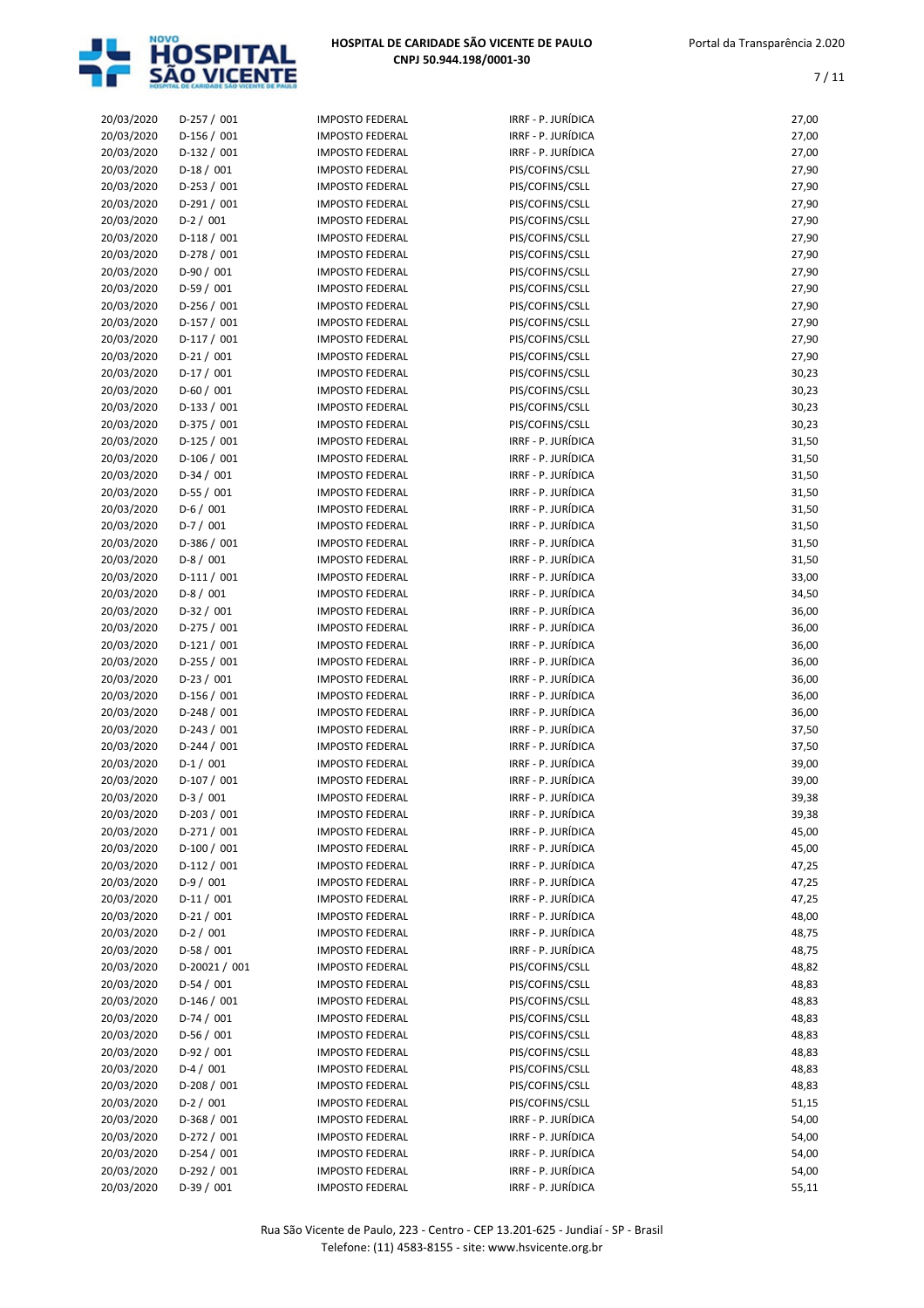

| 20/03/2020 | $D-28/001$    | <b>IMPOSTO FEDERAL</b> | PIS/COFINS/CSLL    | 55,80  |
|------------|---------------|------------------------|--------------------|--------|
| 20/03/2020 | D-125 / 001   | <b>IMPOSTO FEDERAL</b> | PIS/COFINS/CSLL    | 55,80  |
| 20/03/2020 | $D-102 / 001$ | <b>IMPOSTO FEDERAL</b> | PIS/COFINS/CSLL    | 55,80  |
| 20/03/2020 | $D-369/001$   | <b>IMPOSTO FEDERAL</b> | PIS/COFINS/CSLL    | 55,80  |
| 20/03/2020 | $D-193 / 001$ | <b>IMPOSTO FEDERAL</b> | PIS/COFINS/CSLL    | 55,80  |
| 20/03/2020 | $D-2 / 001$   | <b>IMPOSTO FEDERAL</b> | IRRF - P. JURÍDICA | 58,50  |
|            | $D-53 / 001$  | <b>IMPOSTO FEDERAL</b> |                    |        |
| 20/03/2020 |               |                        | PIS/COFINS/CSLL    | 60,45  |
| 20/03/2020 | $D-437 / 001$ | <b>IMPOSTO FEDERAL</b> | PIS/COFINS/CSLL    | 60,45  |
| 20/03/2020 | $D-132 / 001$ | <b>IMPOSTO FEDERAL</b> | PIS/COFINS/CSLL    | 60,45  |
| 20/03/2020 | $D-61/001$    | <b>IMPOSTO FEDERAL</b> | PIS/COFINS/CSLL    | 60,45  |
| 20/03/2020 | $D-104 / 001$ | <b>IMPOSTO FEDERAL</b> | PIS/COFINS/CSLL    | 60,45  |
| 20/03/2020 | $D-18/001$    | <b>IMPOSTO FEDERAL</b> | PIS/COFINS/CSLL    | 60,45  |
| 20/03/2020 | $D-549/001$   | <b>IMPOSTO FEDERAL</b> | IRRF - P. JURÍDICA | 60,75  |
| 20/03/2020 | $D-551/001$   | <b>IMPOSTO FEDERAL</b> | IRRF - P. JURÍDICA | 63,00  |
| 20/03/2020 | $D-210/001$   | <b>IMPOSTO FEDERAL</b> | IRRF - P. JURÍDICA | 63,00  |
| 20/03/2020 | $D-102 / 001$ | <b>IMPOSTO FEDERAL</b> | IRRF - P. JURÍDICA | 63,00  |
| 20/03/2020 | $D-33 / 001$  | <b>IMPOSTO FEDERAL</b> | IRRF - P. JURÍDICA | 63,00  |
| 20/03/2020 | $D-251/001$   | <b>IMPOSTO FEDERAL</b> | IRRF - P. JURÍDICA | 63,00  |
| 20/03/2020 | $D-101/001$   | <b>IMPOSTO FEDERAL</b> | IRRF - P. JURÍDICA | 63,00  |
| 20/03/2020 | $D-60/001$    | <b>IMPOSTO FEDERAL</b> | IRRF - P. JURÍDICA | 63,00  |
| 20/03/2020 | $D-31/001$    | <b>IMPOSTO FEDERAL</b> | IRRF - P. JURÍDICA | 66,00  |
| 20/03/2020 | $D-192 / 001$ | <b>IMPOSTO FEDERAL</b> | IRRF - P. JURÍDICA | 72,00  |
| 20/03/2020 | $D-93/001$    | <b>IMPOSTO FEDERAL</b> | PIS/COFINS/CSLL    | 73,24  |
| 20/03/2020 | $D-247/001$   | <b>IMPOSTO FEDERAL</b> | IRRF - P. JURÍDICA | 75,00  |
| 20/03/2020 | $D-97/001$    | <b>IMPOSTO FEDERAL</b> | PIS/COFINS/CSLL    | 76,73  |
| 20/03/2020 | $D-10/001$    | <b>IMPOSTO FEDERAL</b> | IRRF - P. JURÍDICA | 78,75  |
| 20/03/2020 | $D-196 / 001$ | <b>IMPOSTO FEDERAL</b> | IRRF - P. JURÍDICA | 78,75  |
| 20/03/2020 | $D-147/001$   | <b>IMPOSTO FEDERAL</b> | IRRF - P. JURÍDICA | 78,75  |
| 20/03/2020 | $D-283 / 001$ | <b>IMPOSTO FEDERAL</b> | IRRF - P. JURÍDICA | 78,75  |
| 20/03/2020 | $D-295 / 001$ | <b>IMPOSTO FEDERAL</b> | IRRF - P. JURÍDICA | 81,00  |
| 20/03/2020 | $D-119/001$   | <b>IMPOSTO FEDERAL</b> | PIS/COFINS/CSLL    | 83,70  |
|            |               | <b>IMPOSTO FEDERAL</b> |                    | 83,70  |
| 20/03/2020 | $D-161/001$   |                        | PIS/COFINS/CSLL    |        |
| 20/03/2020 | $D-121/001$   | <b>IMPOSTO FEDERAL</b> | PIS/COFINS/CSLL    | 83,70  |
| 20/03/2020 | $D-123 / 001$ | <b>IMPOSTO FEDERAL</b> | PIS/COFINS/CSLL    | 83,70  |
| 20/03/2020 | $D-231/001$   | <b>IMPOSTO FEDERAL</b> | PIS/COFINS/CSLL    | 83,70  |
| 20/03/2020 | D-257 / 001   | <b>IMPOSTO FEDERAL</b> | PIS/COFINS/CSLL    | 83,70  |
| 20/03/2020 | $D-19/001$    | <b>IMPOSTO FEDERAL</b> | PIS/COFINS/CSLL    | 83,70  |
| 20/03/2020 | $D-122 / 001$ | <b>IMPOSTO FEDERAL</b> | PIS/COFINS/CSLL    | 83,70  |
| 20/03/2020 | D-156 / 001   | <b>IMPOSTO FEDERAL</b> | PIS/COFINS/CSLL    | 83,70  |
| 20/03/2020 | $D-249/001$   | <b>IMPOSTO FEDERAL</b> | IRRF - P. JURÍDICA | 90,00  |
| 20/03/2020 | D-162 / 001   | <b>IMPOSTO FEDERAL</b> | IRRF - P. JURÍDICA | 90,00  |
| 20/03/2020 | $D-124 / 001$ | <b>IMPOSTO FEDERAL</b> | IRRF - P. JURÍDICA | 90,00  |
| 20/03/2020 | $D-276 / 001$ | <b>IMPOSTO FEDERAL</b> | IRRF - P. JURÍDICA | 90,00  |
| 20/03/2020 | $D-69/001$    | <b>IMPOSTO FEDERAL</b> | IRRF - P. JURÍDICA | 94,50  |
| 20/03/2020 | $D-110/001$   | <b>IMPOSTO FEDERAL</b> | PIS/COFINS/CSLL    | 97,65  |
| 20/03/2020 | $D-29/001$    | <b>IMPOSTO FEDERAL</b> | PIS/COFINS/CSLL    | 97,65  |
| 20/03/2020 | $D-37/001$    | <b>IMPOSTO FEDERAL</b> | PIS/COFINS/CSLL    | 97,65  |
| 20/03/2020 | $D-103 / 001$ | <b>IMPOSTO FEDERAL</b> | PIS/COFINS/CSLL    | 97,65  |
| 20/03/2020 | $D-81/001$    | IMPOSTO FEDERAL        | PIS/COFINS/CSLL    | 97,65  |
| 20/03/2020 | $D-382 / 001$ | <b>IMPOSTO FEDERAL</b> | PIS/COFINS/CSLL    | 97,65  |
| 20/03/2020 | D-134 / 001   | <b>IMPOSTO FEDERAL</b> | IRRF - P. JURÍDICA | 99,00  |
| 20/03/2020 | D-109 / 001   | <b>IMPOSTO FEDERAL</b> | PIS/COFINS/CSLL    | 102,30 |
| 20/03/2020 | $D-5/001$     | IMPOSTO FEDERAL        | IRRF - P. JURÍDICA | 104,25 |
| 20/03/2020 | $D-25/001$    | IMPOSTO FEDERAL        | IRRF - P. JURÍDICA | 105,00 |
| 20/03/2020 | $D-282 / 001$ | <b>IMPOSTO FEDERAL</b> | IRRF - P. JURÍDICA | 105,75 |
| 20/03/2020 | $D-550 / 001$ | <b>IMPOSTO FEDERAL</b> | IRRF - P. JURÍDICA | 110,25 |
| 20/03/2020 | $D-40/001$    | IMPOSTO FEDERAL        | IRRF - P. JURÍDICA | 110,25 |
|            |               | <b>IMPOSTO FEDERAL</b> | IRRF - P. JURÍDICA |        |
| 20/03/2020 | $D-103 / 001$ |                        |                    | 110,25 |
| 20/03/2020 | $D-121/001$   | <b>IMPOSTO FEDERAL</b> | PIS/COFINS/CSLL    | 111,60 |
| 20/03/2020 | $D-275/001$   | <b>IMPOSTO FEDERAL</b> | PIS/COFINS/CSLL    | 111,60 |
| 20/03/2020 | D-23 / 001    | <b>IMPOSTO FEDERAL</b> | PIS/COFINS/CSLL    | 111,60 |
| 20/03/2020 | $D-255 / 001$ | <b>IMPOSTO FEDERAL</b> | PIS/COFINS/CSLL    | 111,60 |
| 20/03/2020 | $D-156/001$   | <b>IMPOSTO FEDERAL</b> | PIS/COFINS/CSLL    | 111,60 |
| 20/03/2020 | $D-248/001$   | <b>IMPOSTO FEDERAL</b> | PIS/COFINS/CSLL    | 111,60 |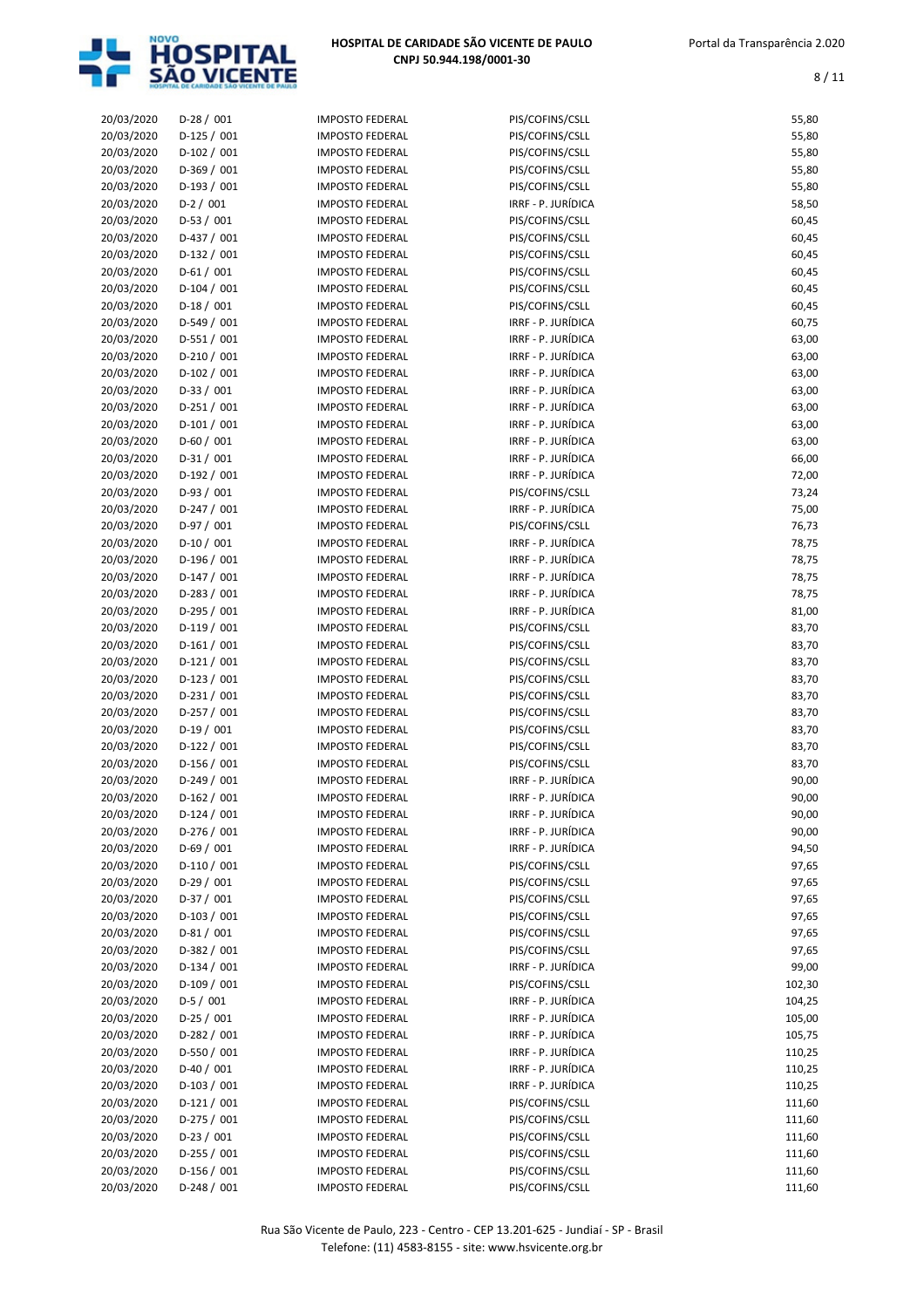

| 20/03/2020 | $D-24/001$    | <b>IMPOSTO FEDERAL</b> | PIS/COFINS/CSLL    | 116,25 |
|------------|---------------|------------------------|--------------------|--------|
| 20/03/2020 | D-243 / 001   | <b>IMPOSTO FEDERAL</b> | PIS/COFINS/CSLL    | 116,25 |
| 20/03/2020 | $D-244 / 001$ | <b>IMPOSTO FEDERAL</b> | PIS/COFINS/CSLL    | 116,25 |
| 20/03/2020 | $D-277/001$   | <b>IMPOSTO FEDERAL</b> | PIS/COFINS/CSLL    | 120,90 |
| 20/03/2020 | $D-3/001$     | <b>IMPOSTO FEDERAL</b> | PIS/COFINS/CSLL    | 122,06 |
| 20/03/2020 | $D-155 / 001$ | <b>IMPOSTO FEDERAL</b> | IRRF - P. JURÍDICA | 126,00 |
| 20/03/2020 | $D-20/001$    | <b>IMPOSTO FEDERAL</b> | IRRF - P. JURÍDICA | 126,00 |
| 20/03/2020 | $D-151/001$   | <b>IMPOSTO FEDERAL</b> | IRRF - P. JURÍDICA | 133,50 |
| 20/03/2020 | $D-1/001$     | <b>IMPOSTO FEDERAL</b> | IRRF - P. JURÍDICA | 135,00 |
| 20/03/2020 | $D-18/001$    | <b>IMPOSTO FEDERAL</b> | IRRF - P. JURÍDICA | 135,00 |
| 20/03/2020 | $D-271/001$   | <b>IMPOSTO FEDERAL</b> | PIS/COFINS/CSLL    | 139,50 |
| 20/03/2020 | $D-100 / 001$ | <b>IMPOSTO FEDERAL</b> | PIS/COFINS/CSLL    | 139,50 |
| 20/03/2020 | $D-59/001$    | <b>IMPOSTO FEDERAL</b> | IRRF - P. JURÍDICA | 141,75 |
| 20/03/2020 | $D-22 / 001$  | <b>IMPOSTO FEDERAL</b> | IRRF - P. JURÍDICA | 144,00 |
| 20/03/2020 | $D-1/001$     | <b>IMPOSTO FEDERAL</b> | IRRF - P. JURÍDICA | 145,50 |
| 20/03/2020 | $D-197/001$   | <b>IMPOSTO FEDERAL</b> | PIS/COFINS/CSLL    | 146,48 |
| 20/03/2020 | $D-98/001$    | <b>IMPOSTO FEDERAL</b> | PIS/COFINS/CSLL    | 146,48 |
| 20/03/2020 | $D-145 / 001$ | <b>IMPOSTO FEDERAL</b> | PIS/COFINS/CSLL    | 146,48 |
| 20/03/2020 | $D-21/001$    | <b>IMPOSTO FEDERAL</b> | PIS/COFINS/CSLL    | 148,80 |
| 20/03/2020 | D-70 / 001    | <b>IMPOSTO FEDERAL</b> | IRRF - P. JURÍDICA | 157,50 |
|            | $D-82/001$    | <b>IMPOSTO FEDERAL</b> | PIS/COFINS/CSLL    |        |
| 20/03/2020 | $D-273 / 001$ | <b>IMPOSTO FEDERAL</b> | IRRF - P. JURÍDICA | 158,10 |
| 20/03/2020 |               |                        |                    | 162,00 |
| 20/03/2020 | $D-53 / 001$  | <b>IMPOSTO FEDERAL</b> | IRRF - P. JURÍDICA | 165,00 |
| 20/03/2020 | $D-368 / 001$ | <b>IMPOSTO FEDERAL</b> | PIS/COFINS/CSLL    | 167,40 |
| 20/03/2020 | $D-272 / 001$ | <b>IMPOSTO FEDERAL</b> | PIS/COFINS/CSLL    | 167,40 |
| 20/03/2020 | $D-292 / 001$ | <b>IMPOSTO FEDERAL</b> | PIS/COFINS/CSLL    | 167,40 |
| 20/03/2020 | $D-254 / 001$ | <b>IMPOSTO FEDERAL</b> | PIS/COFINS/CSLL    | 167,40 |
| 20/03/2020 | $D-250 / 001$ | <b>IMPOSTO FEDERAL</b> | IRRF - P. JURÍDICA | 169,50 |
| 20/03/2020 | $D-124 / 001$ | <b>IMPOSTO FEDERAL</b> | PIS/COFINS/CSLL    | 170,89 |
| 20/03/2020 | $D-27/001$    | <b>IMPOSTO FEDERAL</b> | PIS/COFINS/CSLL    | 170,89 |
| 20/03/2020 | $D-198/001$   | <b>IMPOSTO FEDERAL</b> | PIS/COFINS/CSLL    | 181,35 |
| 20/03/2020 | D-100 / 001   | <b>IMPOSTO FEDERAL</b> | PIS/COFINS/CSLL    | 195,30 |
| 20/03/2020 | $D-101/001$   | <b>IMPOSTO FEDERAL</b> | PIS/COFINS/CSLL    | 195,30 |
| 20/03/2020 | $D-125 / 001$ | <b>IMPOSTO FEDERAL</b> | PIS/COFINS/CSLL    | 195,30 |
| 20/03/2020 | $D-251/001$   | <b>IMPOSTO FEDERAL</b> | PIS/COFINS/CSLL    | 195,30 |
| 20/03/2020 | $D-124 / 001$ | <b>IMPOSTO FEDERAL</b> | IRRF - P. JURÍDICA | 198,00 |
| 20/03/2020 | $D-147/001$   | <b>IMPOSTO FEDERAL</b> | IRRF - P. JURÍDICA | 198,00 |
| 20/03/2020 | $D-25/001$    | <b>IMPOSTO FEDERAL</b> | PIS/COFINS/CSLL    | 204,60 |
| 20/03/2020 | $D-55/001$    | <b>IMPOSTO FEDERAL</b> | PIS/COFINS/CSLL    | 206,93 |
| 20/03/2020 | $D-195 / 001$ | <b>IMPOSTO FEDERAL</b> | IRRF - P. JURÍDICA | 213,75 |
| 20/03/2020 | $D-119/001$   | <b>IMPOSTO FEDERAL</b> | IRRF - P. JURÍDICA | 214,50 |
| 20/03/2020 | $D-536 / 001$ | <b>IMPOSTO FEDERAL</b> | PIS/COFINS/CSLL    | 219,71 |
| 20/03/2020 | $D-40/001$    | <b>IMPOSTO FEDERAL</b> | PIS/COFINS/CSLL    | 219,71 |
| 20/03/2020 | $D-192 / 001$ | <b>IMPOSTO FEDERAL</b> | PIS/COFINS/CSLL    | 223,20 |
| 20/03/2020 | $D-178/001$   | <b>IMPOSTO FEDERAL</b> | IRRF - P. JURÍDICA | 228,38 |
| 20/03/2020 | $D-105 / 001$ | <b>IMPOSTO FEDERAL</b> | IRRF - P. JURÍDICA | 231,00 |
| 20/03/2020 | $D-247/001$   | <b>IMPOSTO FEDERAL</b> | PIS/COFINS/CSLL    | 232,50 |
| 20/03/2020 | $D-432 / 001$ | <b>IMPOSTO FEDERAL</b> | PIS/COFINS/CSLL    | 241,80 |
| 20/03/2020 | $D-209/001$   | <b>IMPOSTO FEDERAL</b> | PIS/COFINS/CSLL    | 244,13 |
| 20/03/2020 | $D-67/001$    | <b>IMPOSTO FEDERAL</b> | PIS/COFINS/CSLL    | 244,13 |
| 20/03/2020 | $D-295 / 001$ | <b>IMPOSTO FEDERAL</b> | PIS/COFINS/CSLL    | 251,10 |
|            | $D-81/001$    |                        | IRRF - P. JURÍDICA |        |
| 20/03/2020 |               | <b>IMPOSTO FEDERAL</b> |                    | 252,00 |
| 20/03/2020 | $D-132 / 001$ | <b>IMPOSTO FEDERAL</b> | PIS/COFINS/CSLL    | 255,75 |
| 20/03/2020 | $D-249/001$   | <b>IMPOSTO FEDERAL</b> | PIS/COFINS/CSLL    | 279,00 |
| 20/03/2020 | $D-124 / 001$ | <b>IMPOSTO FEDERAL</b> | PIS/COFINS/CSLL    | 279,00 |
| 20/03/2020 | $D-162 / 001$ | <b>IMPOSTO FEDERAL</b> | PIS/COFINS/CSLL    | 279,00 |
| 20/03/2020 | $D-276 / 001$ | <b>IMPOSTO FEDERAL</b> | PIS/COFINS/CSLL    | 279,00 |
| 20/03/2020 | $D-145 / 001$ | <b>IMPOSTO FEDERAL</b> | PIS/COFINS/CSLL    | 292,95 |
| 20/03/2020 | $D-278/001$   | <b>IMPOSTO FEDERAL</b> | PIS/COFINS/CSLL    | 292,95 |
| 20/03/2020 | $D-32 / 001$  | <b>IMPOSTO FEDERAL</b> | IRRF - P. JURÍDICA | 299,25 |
| 20/03/2020 | $D-38/001$    | <b>IMPOSTO FEDERAL</b> | PIS/COFINS/CSLL    | 341,78 |
| 20/03/2020 | $D-118/001$   | <b>IMPOSTO FEDERAL</b> | PIS/COFINS/CSLL    | 353,40 |
| 20/03/2020 | $D-101/001$   | <b>IMPOSTO FEDERAL</b> | PIS/COFINS/CSLL    | 366,19 |
| 20/03/2020 | $D-29/001$    | <b>IMPOSTO FEDERAL</b> | IRRF - P. JURÍDICA | 380,25 |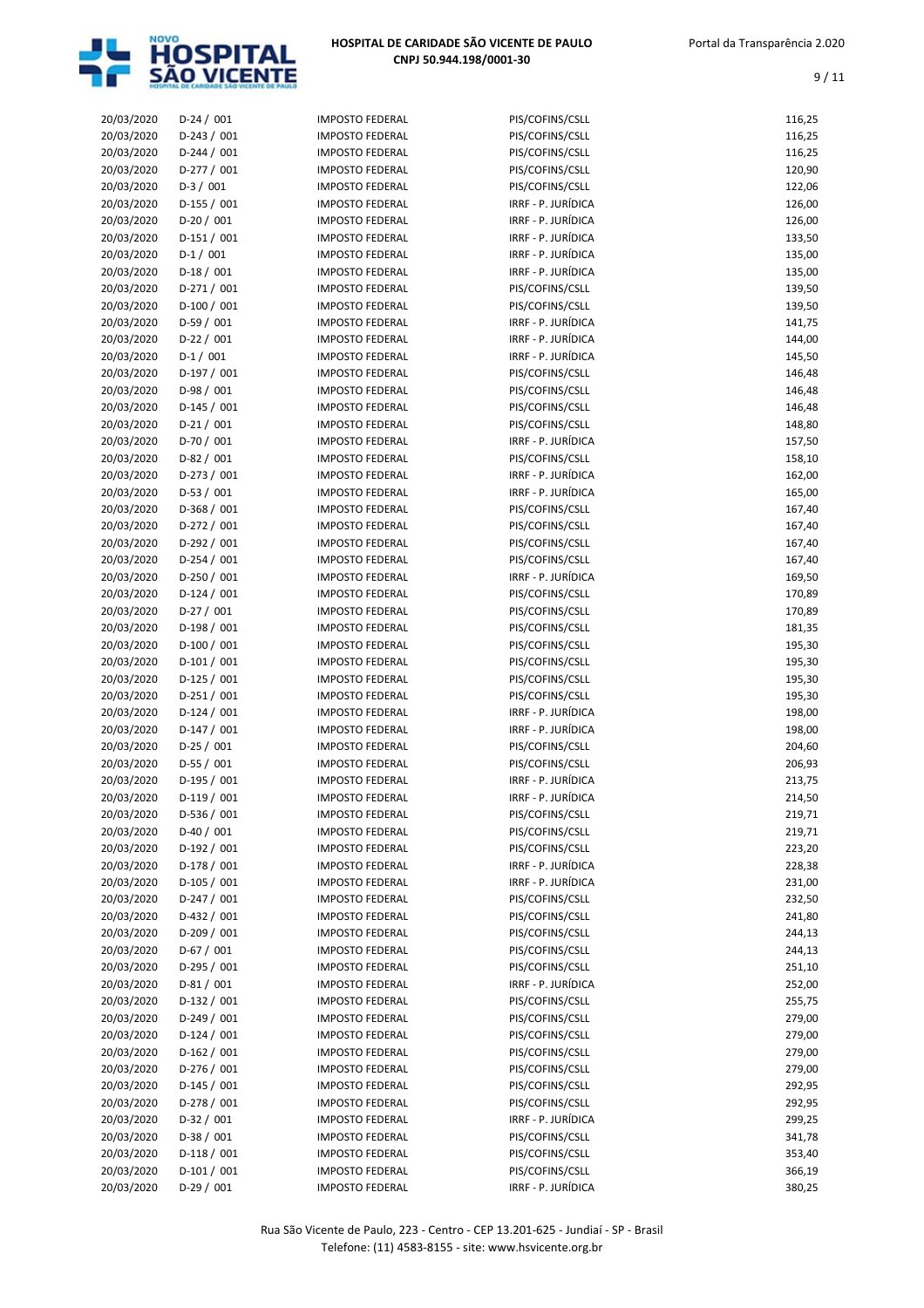

| 20/03/2020               | D-08/12 / 001        | <b>IMPOSTO FEDERAL</b>        | <b>IRRF ALUGUEL</b>              | 385,40    |
|--------------------------|----------------------|-------------------------------|----------------------------------|-----------|
| 20/03/2020               | D-155 / 001          | <b>IMPOSTO FEDERAL</b>        | PIS/COFINS/CSLL                  | 390,60    |
| 20/03/2020               | $D-20/001$           | <b>IMPOSTO FEDERAL</b>        | PIS/COFINS/CSLL                  | 390,60    |
| 20/03/2020               | $D-68/001$           | <b>IMPOSTO FEDERAL</b>        | PIS/COFINS/CSLL                  | 390,60    |
| 20/03/2020               | $D-1/001$            | <b>IMPOSTO FEDERAL</b>        | PIS/COFINS/CSLL                  | 418,50    |
| 20/03/2020               | $D-18/001$           | <b>IMPOSTO FEDERAL</b>        | PIS/COFINS/CSLL                  | 418,50    |
| 20/03/2020               | $D-22/001$           | <b>IMPOSTO FEDERAL</b>        | PIS/COFINS/CSLL                  | 446,40    |
| 20/03/2020               | $D-76/001$           | <b>IMPOSTO FEDERAL</b>        | PIS/COFINS/CSLL                  | 488,25    |
| 20/03/2020               | $D-273 / 001$        | <b>IMPOSTO FEDERAL</b>        | PIS/COFINS/CSLL                  | 502,20    |
| 20/03/2020               | $D-54/001$           | <b>IMPOSTO FEDERAL</b>        | PIS/COFINS/CSLL                  | 512,66    |
| 20/03/2020               | $D-250/001$          | <b>IMPOSTO FEDERAL</b>        | PIS/COFINS/CSLL                  | 525,45    |
| 20/03/2020               | $D-3/001$            | <b>IMPOSTO FEDERAL</b>        | PIS/COFINS/CSLL                  | 546,38    |
|                          |                      | <b>IMPOSTO FEDERAL</b>        |                                  |           |
| 20/03/2020               | $D-133 / 001$        |                               | IRRF - P. JURÍDICA               | 558,00    |
| 20/03/2020               | $D-1210/001$         | <b>IMPOSTO FEDERAL</b>        | IRRF - P. JURÍDICA               | 578,63    |
| 20/03/2020               | $D-147/001$          | <b>IMPOSTO FEDERAL</b>        | PIS/COFINS/CSLL                  | 613,80    |
| 20/03/2020               | $D-202 / 001$        | <b>IMPOSTO FEDERAL</b>        | IRRF - P. JURÍDICA               | 620,25    |
| 20/03/2020               | $D-535 / 001$        | <b>IMPOSTO FEDERAL</b>        | PIS/COFINS/CSLL                  | 634,73    |
| 20/03/2020               | $D-123 / 001$        | <b>IMPOSTO FEDERAL</b>        | PIS/COFINS/CSLL                  | 639,38    |
| 20/03/2020               | $D-192 / 001$        | <b>IMPOSTO FEDERAL</b>        | PIS/COFINS/CSLL                  | 774,23    |
| 20/03/2020               | $D-81/001$           | <b>IMPOSTO FEDERAL</b>        | PIS/COFINS/CSLL                  | 781,20    |
| 20/03/2020               | $D-102 / 001$        | <b>IMPOSTO FEDERAL</b>        | PIS/COFINS/CSLL                  | 795,15    |
| 20/03/2020               | $D-51/001$           | <b>IMPOSTO FEDERAL</b>        | PIS/COFINS/CSLL                  | 818,40    |
| 20/03/2020               | $D-23/001$           | <b>IMPOSTO FEDERAL</b>        | PIS/COFINS/CSLL                  | 830,03    |
| 20/03/2020               | $D-172/001$          | <b>IMPOSTO FEDERAL</b>        | PIS/COFINS/CSLL                  | 878,85    |
| 20/03/2020               | $D-26/001$           | <b>IMPOSTO FEDERAL</b>        | PIS/COFINS/CSLL                  | 1.099,73  |
| 20/03/2020               | $D-201/001$          | <b>IMPOSTO FEDERAL</b>        | PIS/COFINS/CSLL                  | 1.820,48  |
| 20/03/2020               | $D-126 / 001$        | <b>IMPOSTO FEDERAL</b>        | PIS/COFINS/CSLL                  | 2.343,60  |
| 20/03/2020               | FEV/2020 / 001       | <b>INSS-CONTR REPASSAR</b>    | INSS FOLHA FEVEREIRO/2020        | 10.841,23 |
| 20/03/2020               | FEV/2020 / 001       | <b>INSS-CONTR REPASSAR</b>    | INSS FOLHA FEVEREIRO/2020        | 12.405,01 |
| 20/03/2020               | FEV/2020 / 001       | <b>INSS-CONTR REPASSAR</b>    | INSS FOLHA FEVEREIRO/2020        | 38.267,65 |
| 20/03/2020               | MAR/2020 / 001       | <b>IRRF A REPASSAR</b>        | IRRF FÉRIAS FOLHA MARÇO/2020     | 23,27     |
| 20/03/2020               | <b>IRRF RESCISÃO</b> | <b>IRRF A REPASSAR</b>        | <b>IRRF RESCISÃO</b>             | 32,71     |
| 20/03/2020               | <b>IRRF RESCISÃO</b> | <b>IRRF A REPASSAR</b>        | <b>IRRF RESCISÃO</b>             | 43,78     |
| 20/03/2020               | FEV/2020 / 001       | <b>IRRF A REPASSAR</b>        | IRRF FÉRIAS FOLHA FEVEREIRO/2020 | 227,50    |
| 20/03/2020               | FEV/2020 / 001       | <b>IRRF A REPASSAR</b>        | IRRF FÉRIAS FOLHA FEVEREIRO/2020 | 1.640,51  |
| 20/03/2020               | FEV/2020 / 001       | <b>IRRF A REPASSAR</b>        | IRRF FÉRIAS FOLHA FEVEREIRO/2020 | 2.073,73  |
| 20/03/2020               | JAN/2020 / 001       | <b>IRRF A REPASSAR</b>        | IRRF FOLHA JANEIRO/2020          | 3.667,89  |
| 20/03/2020               | JAN/2020 / 001       | <b>IRRF A REPASSAR</b>        | IRRF FOLHA JANEIRO/2020          | 7.224,88  |
| 20/03/2020               | JAN/2020 / 001       | <b>IRRF A REPASSAR</b>        | IRRF FOLHA JANEIRO/2020          | 28.840,14 |
| 20/03/2020               | FEV/2020 / 001       | VRS A REPASSAR-FOLHA          | MENSALIDADE SIND. SAÚDE          | 220,80    |
| 20/03/2020               | FEV/2020 / 001       | VRS A REPASSAR-FOLHA          | MENSALIDADE SIND. SAÚDE          | 358,80    |
| 20/03/2020               | FEV/2020 / 001       | VRS A REPASSAR-FOLHA          | MENSALIDADE SIND SAUDE           | 1.021,20  |
| 24/03/2020               | 70138 / 001          | <b>OUTROS MATERIAIS</b>       | SUPERMED FINAL 41                | 48.174,84 |
| 24/03/2020               | 70128 / 001          | <b>OUTROS MATERIAIS</b>       | SUPERMED FINAL 41                | 48.174,84 |
| 25/03/2020               | D-39480 / 001        | <b>IMPOSTO MUNICIPAL</b>      | <b>ISS - TERCEIROS 3%</b>        | 19,62     |
| 25/03/2020               | 29 / 001             | SERVS MÉDICOS COMPL - PJ      | <b>NUNES MATOS</b>               | 286,05    |
| 25/03/2020               | 108 / 001            | SERVS MÉDICOS COMPL - PJ      | <b>BENTO BERG</b>                | 375,40    |
| 25/03/2020               | 109 / 001            | SERVS MÉDICOS COMPL - PJ      | <b>BENTO BERG</b>                | 375,40    |
|                          |                      | SERVS MÉDICOS COMPL - PJ      | DFZ MÉDICOS ASSO.SS              | 381,40    |
| 25/03/2020<br>25/03/2020 | 261/001<br>2/001     | SERVS MÉDICOS COMPL - PJ      | VICTÓRIA BARBIRATO               |           |
|                          |                      | SERVS MÉDICOS COMPL - PJ      | <b>IJ VIEIRA</b>                 | 525,00    |
| 25/03/2020               | 67 / 001             |                               |                                  | 750,80    |
| 25/03/2020               | 28 / 001             | SERVS MÉDICOS COMPL - PJ      | <b>NUNES MATOS</b>               | 2.252,40  |
| 25/03/2020               | 49575 / 001          | SERVS MÉDICOS REPASSE - PJ    | <b>ICON</b>                      | 168,93    |
| 25/03/2020               | 39465 / 001          | SERVS MÉDICOS REPASSE - PJ    | AFIP                             | 6.471,00  |
| 25/03/2020               | 39466 / 001          | SERVS MÉDICOS REPASSE - PJ    | AFIP                             | 8.502,09  |
| 25/03/2020               | 39464 / 001          | SERVS MÉDICOS REPASSE - PJ    | AFIP                             | 25.119,56 |
| 26/03/2020               | 380821646 / 001      | CONT MANUTENÇÃO (EQUIP E INF) | <b>VIVO</b>                      | 451,58    |
| 26/03/2020               | 374559338 / 001      | CONT MANUTENÇÃO (EQUIP E INF) | <b>VIVO</b>                      | 451,58    |
| 26/03/2020               | 26436 / 001          | LOCAÇÃO (EQUIP, MÁQ. ESPAÇO)  | DIGITAL JUNDIAÍ                  | 3.251,14  |
| 26/03/2020               | 169 / 001            | SEGURO FUNCIONÁRIOS           | CAIXA SEGURADORA SA              | 95,12     |
| 26/03/2020               | 169 / 001            | SEGURO FUNCIONÁRIOS           | CAIXA SEGURADORA SA              | 104,40    |
| 26/03/2020               | 169 / 001            | SEGURO FUNCIONÁRIOS           | CAIXA SEGURADORA SA              | 313,20    |
| 27/03/2020               | 2489830 / 001        | DROGAS E MEDICAMENTOS         | CRISTÁLIA                        | 60,00     |
| 27/03/2020               | 2490185 / 001        | DROGAS E MEDICAMENTOS         | CRISTÁLIA                        | 100,00    |